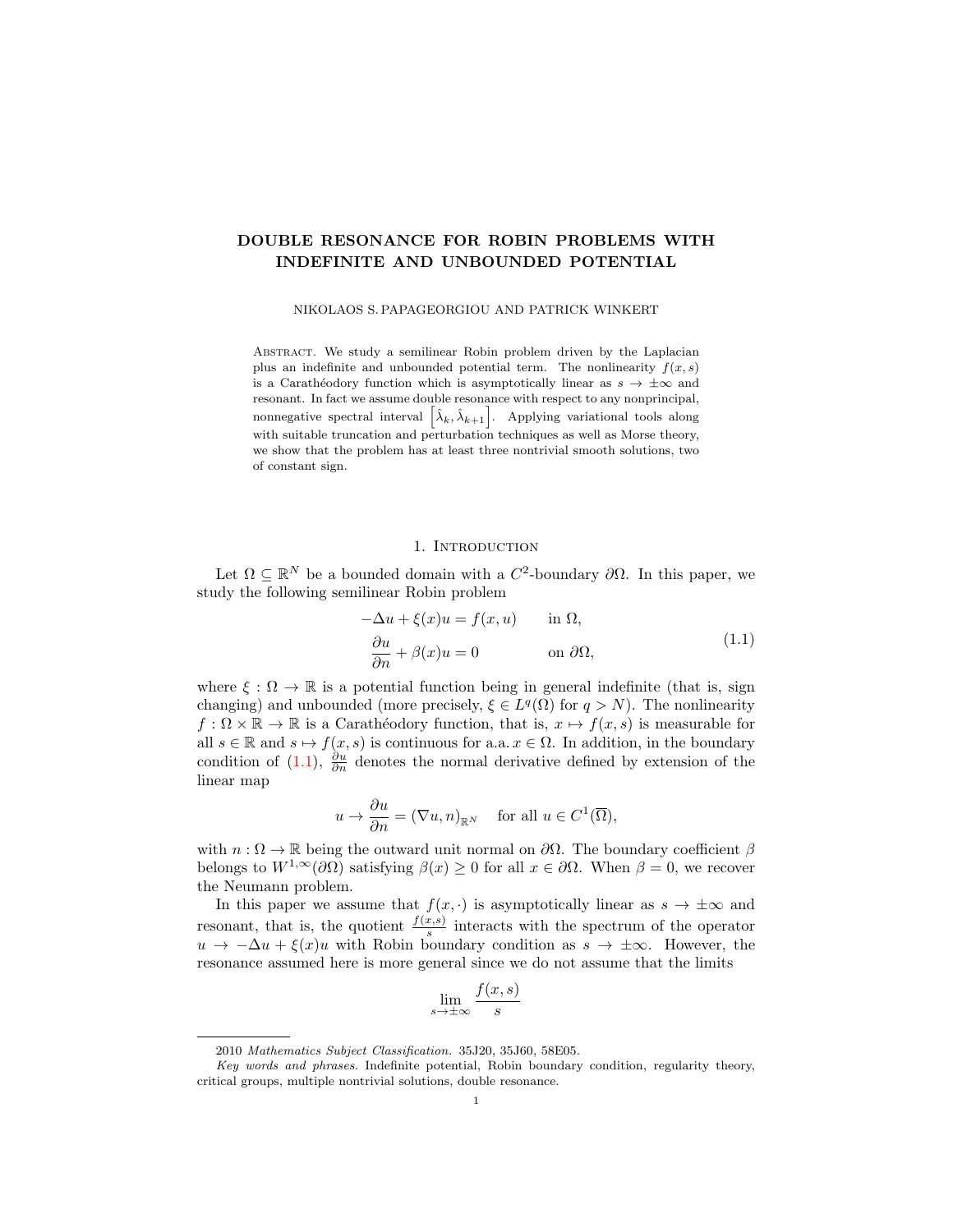exist, as is the case in most papers dealing with resonant equations, see, for example, Li-Liu  $[11]$  and Gasiński-Papageorgiou  $[8]$ . Instead, we assume here that we can have a so-called double resonance situation, namely

$$
\hat{\lambda}_k \le \liminf_{s \to \pm \infty} \frac{f(x, s)}{s} \le \limsup_{s \to \pm \infty} \frac{f(x, s)}{s} \le \hat{\lambda}_{k+1},
$$

with  $\hat{\lambda}_k, \hat{\lambda}_{k+1}$  being two successive eigenvalues of the Robin differential operator. Such resonant problems were investigated almost exclusively in the context of Dirichlet boundary value problems with no potential term, that is,  $\xi \equiv 0$ . In this setting, the differential operator (left-hand side of the operator) is coercive and this simplifies significantly the analysis of the problem. The first work on doubly resonant equations is the one of Berestycki-de Figueiredo [\[3\]](#page-21-2) who also coined the term double resonance. Subsequently appeared the related works of C $\acute{a}c$  [\[4\]](#page-21-3), Liang-Su [\[10\]](#page-21-4), Robinson [\[16\]](#page-22-0), Su [\[17\]](#page-22-1) and Zou [\[19\]](#page-22-2) who proved multiplicity results but under more restrictive conditions on the data of the Dirichlet problem. More precisely, Các  $[4]$  and Zou  $[19]$  do not allow complete resonance to occur at the two endpoints of the spectral interval  $\left[\hat{\lambda}_k, \hat{\lambda}_{k+1}\right]$  while Liang-Su [\[10\]](#page-21-4) and Robinson [\[16\]](#page-22-0) assume that  $f \in C(\overline{\Omega} \times \mathbb{R})$ . We also mention the recent works of Papageorgiou-Rădulescu [\[13\]](#page-22-3), [\[15\]](#page-22-4) who deal with resonant Neumann problems but do not address the case of double resonance.

Our approach is variational based on critical point theory together with suitable truncation and perturbation techniques and the usage of Morse theory in terms of critical groups. In the next section we develop the necessary mathematical background material which will help to follow the arguments in this paper.

#### 2. Preliminaries

<span id="page-1-0"></span>Let X be a Banach space and  $X^*$  its topological dual while  $\langle \cdot, \cdot \rangle$  denotes the duality brackets to the pair  $(X^*, X)$ . We have the following definition.

**Definition 2.1.** The functional  $\varphi \in C^1(X,\mathbb{R})$  fulfills the Cerami condition (the C-condition for short) if the following holds: every sequence  $(u_n)_{n\geq 1} \subseteq X$  such that  $(\varphi(u_n))_{n\geq 1}$  is bounded in  $\mathbb R$  and  $(1+\|u_n\|_X)\varphi'(u_n)\to 0$  in  $X^{\bar *}$  as  $n\to\infty$ , admits a strongly convergent subsequence.

This is a compactness-type condition on the functional  $\varphi$  to offset the fact that X is in general infinite dimensional, hence not locally compact. It leads to a deformation theorem from which one can derive the minimax theory of the critical values of  $\varphi$ . A central result of this theory is the so-called mountain pass theorem due to Ambrosetti-Rabinowitz [\[2\]](#page-21-5) which we recall here in a slightly more general form (see, for example, Gasiński-Papageorgiou  $[7, p. 648]$ ).

<span id="page-1-1"></span>**Theorem 2.2.** Let  $\varphi \in C^1(X)$  be a functional satisfying the C-condition and let  $u_1, u_2 \in X, \|u_2 - u_1\|_X > \rho > 0,$ 

$$
\max{\{\varphi(u_1), \varphi(u_2)\}} < \inf{\{\varphi(u) : \|u - u_1\|_X = \rho\}} =: m_\rho
$$

and  $c = \inf_{\gamma \in \Gamma} \max_{0 \le t \le 1} \varphi(\gamma(t))$  with  $\Gamma = \{ \gamma \in C([0,1], X) : \gamma(0) = u_1, \gamma(1) =$  $u_2$ . Then  $c \geq m_\rho$  with c being a critical value of  $\varphi$ .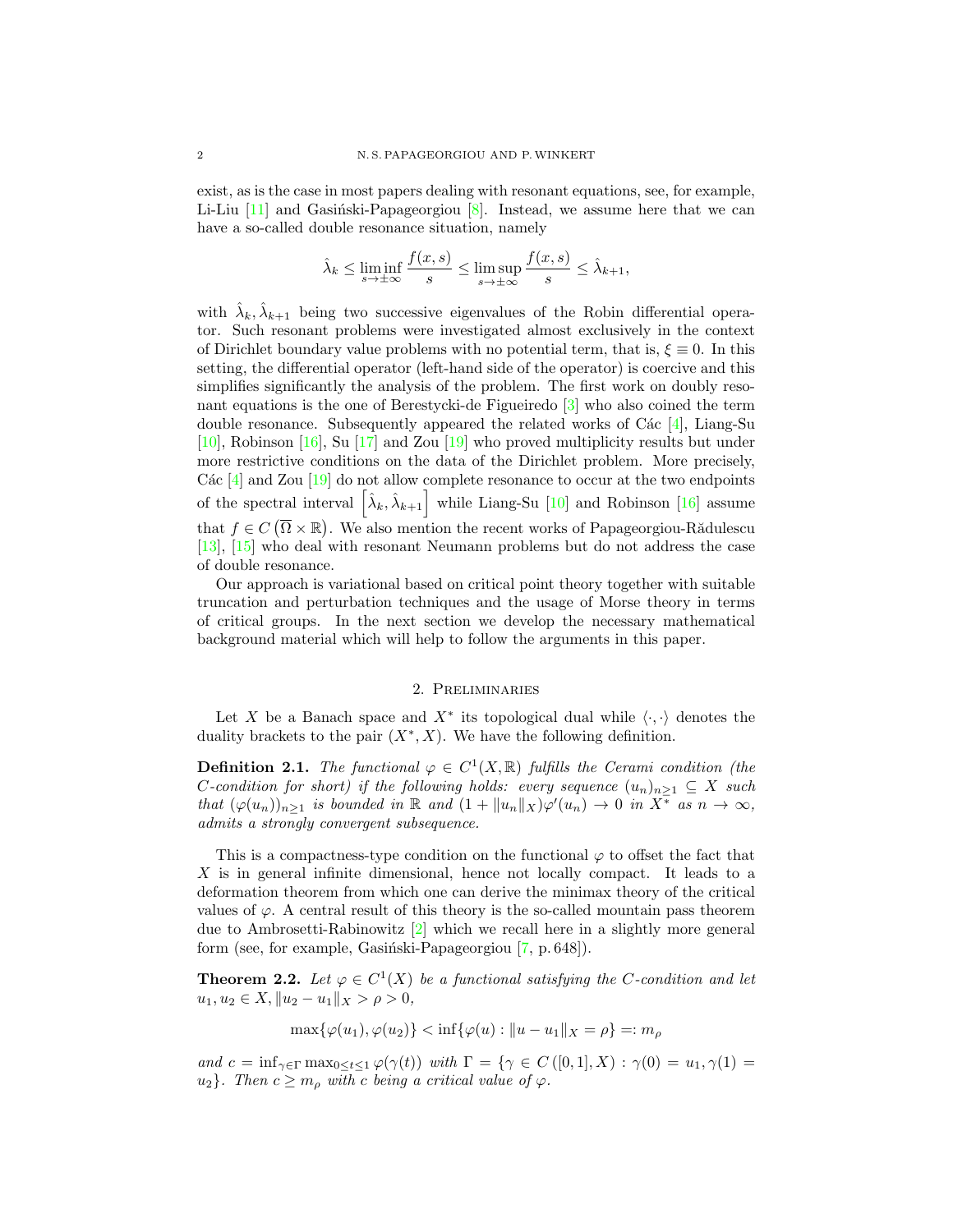By  $H^1(\Omega)$  we denote the usual Hilbert space with inner product

$$
(u,h) = \int_{\Omega} uhdx + \int_{\Omega} (\nabla u, \nabla h)_{\mathbb{R}^N} dx \quad \text{for all } u, h \in H^1(\Omega)
$$

and corresponding norm

$$
||u|| = [||u||_2^2 + ||\nabla u||_2^2]^{\frac{1}{2}}
$$
 for all  $u \in H^1(\Omega)$ ,

where  $\|\cdot\|_2$  stands for the norm in the Lebesgue space  $L^2(\Omega)$ . The norm of  $\mathbb{R}^N$  is denoted by  $\|\cdot\|_{\mathbb{R}^N}$  and  $(\cdot, \cdot)_{\mathbb{R}^N}$  stands for the inner product in  $\mathbb{R}^N$ . For  $s \in \mathbb{R}$ , we set  $s^{\pm} = \max\{\pm s, 0\}$  and for  $u \in H^1(\Omega)$  we define  $u^{\pm}(\cdot) = u(\cdot)^{\pm}$ . It is well known that

$$
u^{\pm} \in H^{1}(\Omega), \quad |u| = u^{+} + u^{-}, \quad u = u^{+} - u^{-}.
$$

The Lebesgue measure on  $\mathbb{R}^N$  is denoted by  $|\cdot|_N$  and for a measurable function  $h: \Omega \times \mathbb{R} \to \mathbb{R}$  (for example, a Carathéodory function), we define the Nemytskij operator corresponding to the function  $h$  by

$$
N_h(u)(\cdot) = h(\cdot, u(\cdot))
$$
 for all  $u \in H^1(\Omega)$ .

Evidently,  $x \mapsto N_h(u)(x)$  is measurable.

In addition to the Sobolev space  $H^1(\Omega)$  we will also use the ordered Banach space  $C^1(\overline{\Omega})$  and its positive cone

$$
C^{1}(\overline{\Omega})_{+} = \left\{ u \in C^{1}(\overline{\Omega}) : u(x) \ge 0 \text{ for all } x \in \overline{\Omega} \right\}.
$$

This cone has a nonempty interior in  $C(\overline{\Omega})$  given by

$$
int (C^1(\overline{\Omega})_+) = \left\{ u \in C^1(\overline{\Omega})_+ : u(x) > 0 \text{ for all } x \in \overline{\Omega} \right\}.
$$

On the boundary  $\partial\Omega$  we consider the  $(N-1)$ -dimensional Hausdorff (surface) measure  $\sigma(\cdot)$ . Having this measure, we can define in the usual way the boundary Lebesgue spaces  $L^s(\partial\Omega)$  for  $1 \leq s \leq \infty$ . From the theory of Sobolev spaces we know that there exists a unique linear map  $\gamma_0: H^1(\Omega) \to L^2(\partial\Omega)$  known as the trace map such that

$$
\gamma_0(u) = u\big|_{\partial\Omega}
$$
 for all  $u \in H^1(\Omega) \cap C(\overline{\Omega})$ .

The trace map prescribes boundary values to Sobolev functions. Furthermore we know that the trace map is compact into  $L^s(\partial\Omega)$  for every  $s \in [1, 2_*)$ , where  $2_*$  is the critical exponent of 2 given by

$$
2_* = \begin{cases} \frac{2(N-1)}{N-2} & \text{if } N \ge 3, \\ \infty & \text{if } N = 1, 2. \end{cases}
$$

Moreover it holds

$$
\operatorname{im} \gamma_0 = H^{\frac{1}{2},2}(\partial \Omega)
$$
 and  $\operatorname{ker} \gamma_0 = H_0^1(\Omega)$ .

From now on, for the sake of notational simplicity, we drop the usage of the trace operator  $\gamma_0$ . All restrictions of Sobolev functions on  $\partial\Omega$  are understood in the sense of traces.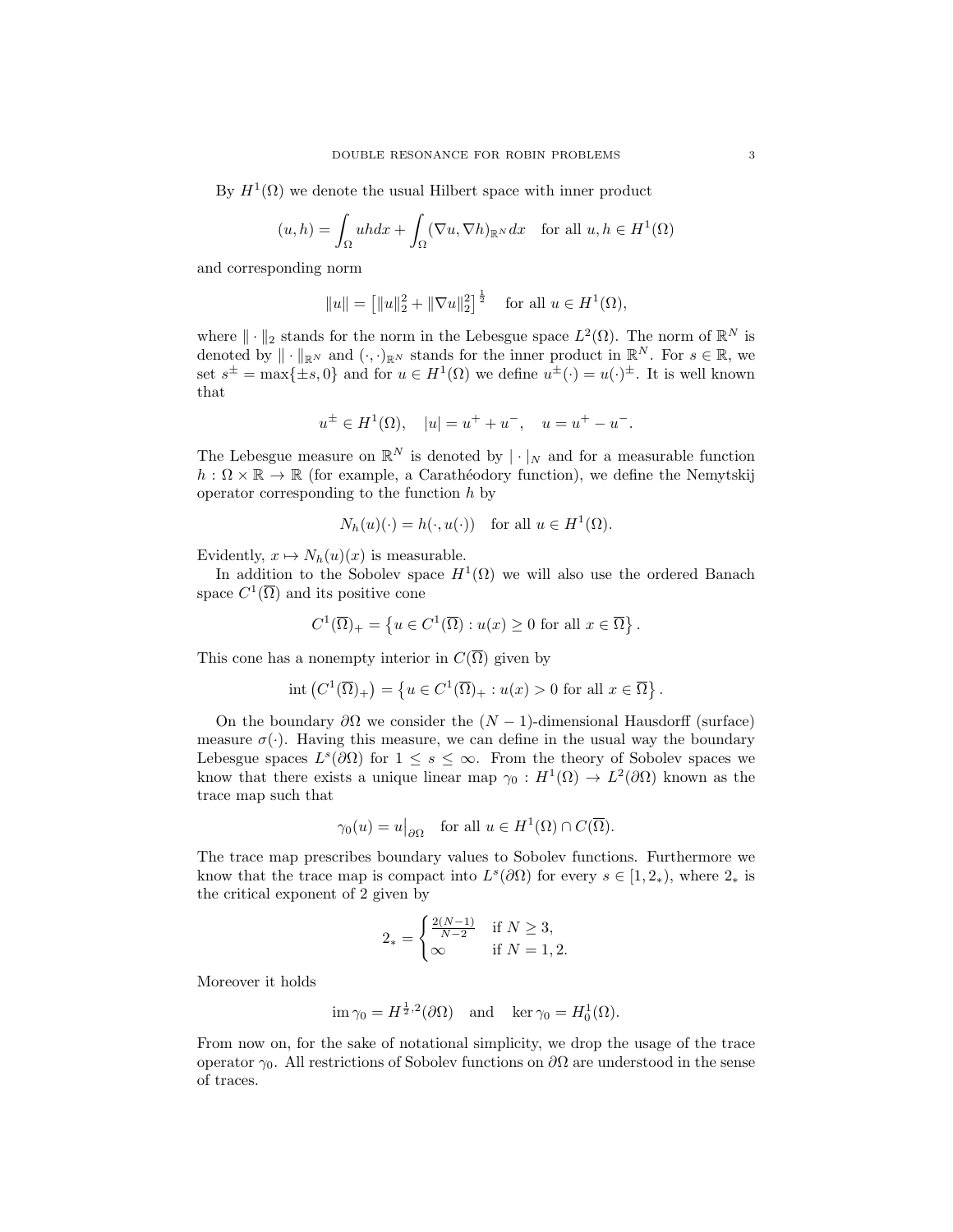As we already described in the Introduction we will use the spectrum of the differential operator  $u \to -\Delta u + \xi(x)u$  with Robin boundary condition. So, we consider the following linear eigenvalue problem

<span id="page-3-1"></span>
$$
-\Delta u + \xi(x)u = \hat{\lambda}u \qquad \text{in } \Omega,
$$
  
\n
$$
\frac{\partial u}{\partial n} + \beta(x)u = 0 \qquad \text{on } \partial\Omega.
$$
\n(2.1)

In this eigenvalue problem we impose the following conditions on its data:

- $\xi \in L^{\frac{N}{2}}(\Omega)$  if  $N \geq 3$ ,  $\xi \in L^{s}(\Omega)$  with  $s \in (1, +\infty)$  if  $N = 2$  and  $\xi \in L^{1}(\Omega)$ if  $N = 1$ .
- $\beta \in W^{1,\infty}(\partial\Omega)$  and  $\beta(x) \geq 0$  for all  $x \in \partial\Omega$ .

Let  $\gamma: H^1(\Omega) \to \mathbb{R}$  be the C<sup>1</sup>-functional defined by

$$
\gamma(u) = \|\nabla u\|_2^2 + \int_{\Omega} \xi(x)u^2 dx + \int_{\partial\Omega} \beta(x)u^2 d\sigma.
$$

From D'Agui-Marano-Papageorgiou [\[6\]](#page-21-7) we know that there exist  $\mu$ ,  $c_0 > 0$  such that

$$
\gamma(u) + \mu \|u\|_2^2 \ge c_0 \|u\|^2 \quad \text{for all } u \in H^1(\Omega). \tag{2.2}
$$

Then using [\(2.2\)](#page-3-0) and the spectral theorem for compact self-adjoint operators on a Hilbert space, we can have a complete description of the spectrum of  $(2.1)$ . This consists of a strictly increasing sequence  $(\hat{\lambda}_k)$ of eigenvalues such that  $\hat{\lambda}_k \to +\infty$ as  $k \to +\infty$ . By  $E\left(\hat{\lambda}_k\right), k \in \mathbb{N}$ , we denote the corresponding eigenspace. These are finite dimensional subspaces of  $H^1(\Omega)$  and we have the following orthogonal direct sum decomposition

<span id="page-3-2"></span><span id="page-3-0"></span>
$$
H^{1}(\Omega) = \overline{\bigoplus_{k \geq 1} E\left(\hat{\lambda}_{k}\right)}.
$$

The eigenvalues of  $(2.1)$  have the following properties:

•  $\hat{\lambda}_1$  is simple, that is dim  $E(\hat{\lambda}_1) = 1$ .

•

<span id="page-3-3"></span>
$$
\hat{\lambda}_1 = \inf \left[ \frac{\gamma(u)}{\|u\|_2^2} : u \in H^1(\Omega), u \neq 0 \right]. \tag{2.3}
$$

• For  $m\geq 2$  we have

$$
\hat{\lambda}_m = \inf \left[ \frac{\gamma(u)}{\|u\|_2^2} : u \in \overline{\bigoplus_{k \ge m} E\left(\hat{\lambda}_k\right)}, u \neq 0 \right]
$$
\n
$$
= \sup \left[ \frac{\gamma(u)}{\|u\|_2^2} : u \in \bigoplus_{k=1}^m E\left(\hat{\lambda}_k\right), u \neq 0 \right].
$$
\n(2.4)

The infimum in [\(2.3\)](#page-3-2) is attained on  $E(\hat{\lambda}_1)$  while both the infimum and the supremum in [\(2.4\)](#page-3-3) are attained on  $E(\hat{\lambda}_m)$ . Evidently the elements of  $E(\hat{\lambda}_1)$  have fixed sign while the elements of  $E(\hat{\lambda}_m), m \geq 2$ , are nodal, that is, sign changing. By  $\hat{u}_1$  we denote the  $L^2$ -normalized (that is,  $\|\hat{u}_1\|_2 = 1$ ) positive eigenfunction corresponding to  $\hat{\lambda}_1$ . If  $\xi \in L^q(\Omega)$  with  $q > N$ , then the regularity theory of Wang [\[18\]](#page-22-5) (see Lemmata 5.1 and 5.2) implies that  $\hat{u}_1 \in C^1(\overline{\Omega})_+ \setminus \{0\}$ . Moreover, Harnack's inequality (see, for example, Motreanu-Motreanu-Papageorgiou [\[12,](#page-21-8) p. 212]) we have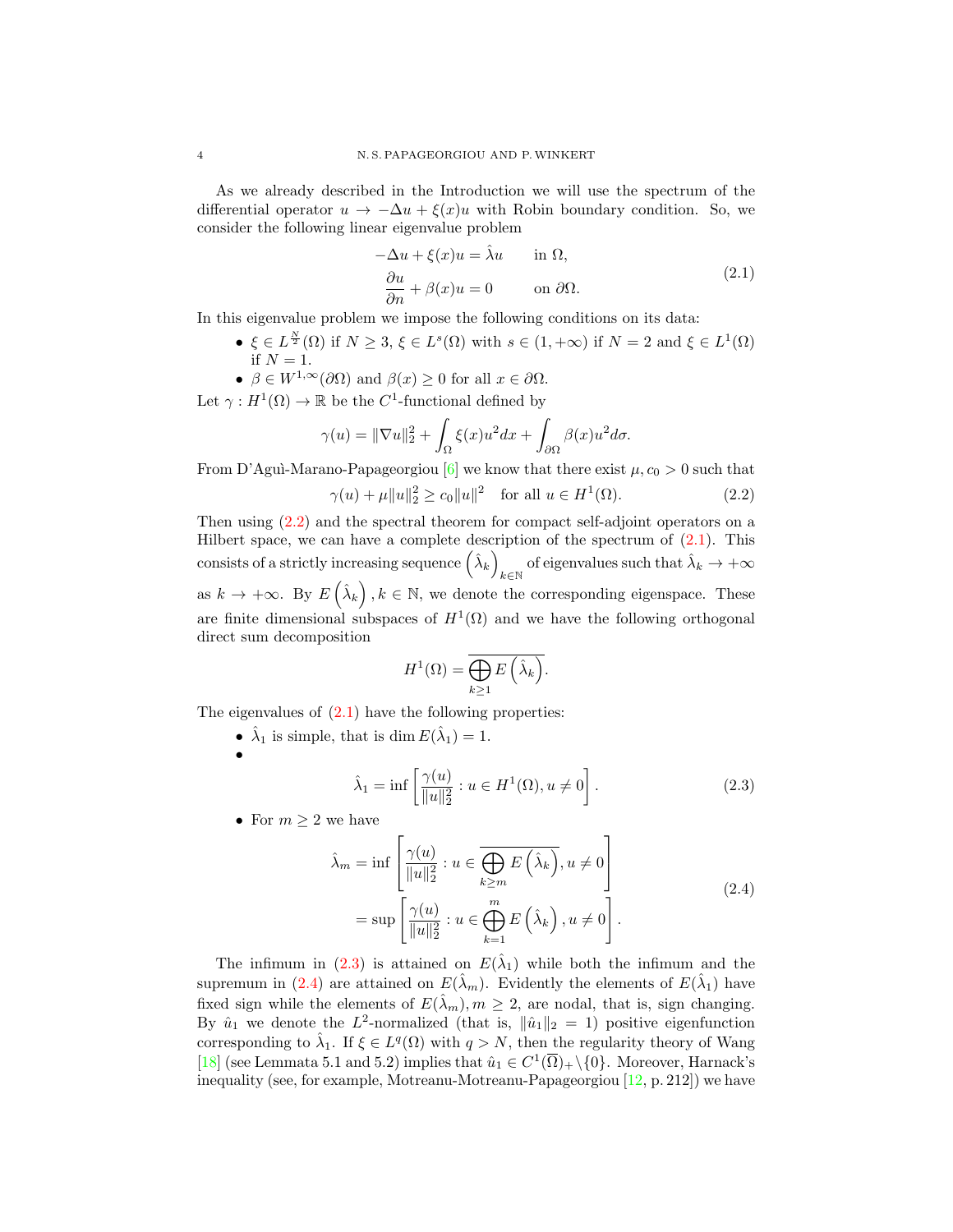$\hat{u}_1(x) > 0$  for all  $x \in \overline{\Omega}$ . If  $\xi^+ \in L^{\infty}(\Omega)$ , then the strong maximum principle (see, for example, Gasiński-Papageorgiou [\[7,](#page-21-6) p. 738]) implies that  $\hat{u}_1 \in \text{int}(C^1(\overline{\Omega})_+)$ . If  $\xi \in L^q(\Omega)$  with  $q > \frac{N}{2}$ , then the eigenspaces  $E(\hat{\lambda}_k)$ ,  $k \in \mathbb{N}$  have the so-called "Unique Continuation Property" (ucp for short) which says that if  $u \in E(\hat{\lambda}_k)$  and u vanishes on a set of positive Lebesgue measure, then  $u \equiv 0$ .

The above properties lead to the following useful inequalities which can be found in D'Aguì-Marano-Papageorgiou  $[6]$ .

# Lemma 2.3.

(a) If  $m \in \mathbb{N}$ ,  $\vartheta \in L^{\infty}(\Omega)$  and  $\vartheta(x) \leq \lambda_m$  for a.a.  $x \in \Omega, \vartheta \neq \lambda_m$ , then there exists a number  $c_1 > 0$  such that

$$
\gamma(u) - \int_{\Omega} \vartheta(x)u^2 dx \ge c_1 \|u\|^2 \quad \text{for all } u \in \overline{\bigoplus_{k \ge m} E\left(\hat{\lambda}_k\right)}
$$

(b) If  $m \in \mathbb{N}$ ,  $\eta \in L^{\infty}(\Omega)$  and  $\eta(x) \geq \hat{\lambda}_m$  for a.a.  $x \in \Omega, \eta \neq \hat{\lambda}_m$ , then there exists a number  $c_2 > 0$  such that

$$
\gamma(u) - \int_{\Omega} \eta(x)u^2 dx \leq -c_2 ||u||^2 \quad \text{for all } u \in \bigoplus_{k=1}^m E\left(\hat{\lambda}_k\right).
$$

We will also consider the weighted version of the linear eigenvalue problem  $(2.1)$ . So, let  $\eta \in L^{\infty}(\Omega)$ ,  $\eta \geq 0$ ,  $\eta \neq 0$ . We consider the following linear eigenvalue problem

<span id="page-4-0"></span>
$$
-\Delta u + \xi(x)u = \hat{\lambda}\eta(x)u \quad \text{in } \Omega,
$$
  
\n
$$
\frac{\partial u}{\partial n} + \beta(x)u = 0 \quad \text{on } \partial\Omega.
$$
 (2.5)

In the same way as for problem  $(2.1)$  we show that the linear eigenvalue problem [\(2.5\)](#page-4-0) admits a strictly increasing sequence of eigenvalues  $(\tilde{\lambda}_k(\eta))$ such that  $k \in \mathbb{N}$  $\tilde{\lambda}_k(\eta) \to +\infty$  as  $k \to +\infty$ . In this case, in the variational characterization of the eigenvalues, the Rayleigh quotient has the form

$$
R(u) = \frac{\gamma(u)}{\int_{\Omega} \eta(x)u^2 dx} \quad \text{for all } u \in H^1(\Omega) \setminus \{0\}.
$$

As a consequence of the ucp of the eigenspaces we infer the following strict monotonicity property of the map  $\eta \to \lambda_m(\eta), m \in \mathbb{N}$ .

<span id="page-4-1"></span>**Lemma 2.4.** If  $\eta_1, \eta_2 \in L^{\infty}(\Omega), 0 \leq \eta_1 \leq \eta_2, \eta_1 \neq 0$  and  $\eta_1 \neq \eta_2$ , then, for all  $m \in \mathbb{N}$  we have  $\tilde{\lambda}_m(\eta_2) < \tilde{\lambda}_m(\eta_1)$ .

Next, let us recall some basic definitions and facts about Morse theory which will need in the sequel. Let X be a Banach space and let  $(Y_1, Y_2)$  be a topological pair such that  $Y_2 \subseteq Y_1 \subseteq X$ . For every integer  $k \geq 0$  the term  $H_k(Y_1, Y_2)$  stands for the  $k = \text{relative singular homology group with integer coefficients. Recall that}$ 

$$
H_k(Y_1, Y_2) = \frac{Z_k(Y_1, Y_2)}{B_k(Y_1, Y_2)}
$$
 for all  $k \in \mathbb{N}_0$ ,

where  $Z_k(Y_1, Y_2)$  is the group of relative singular k-cycles of  $Y_1$  mod  $Y_2$  (that is,  $Z_k(Y_1, Y_2) = \ker \partial_k$  with  $\partial_k$  being the boundary homomorphism) and  $B_k(Y_1, Y_2)$ is the group of relative singular k-boundaries of  $Y_1$  mod  $Y_2$  (that is,  $B_k(Y_1, Y_2)$  =

.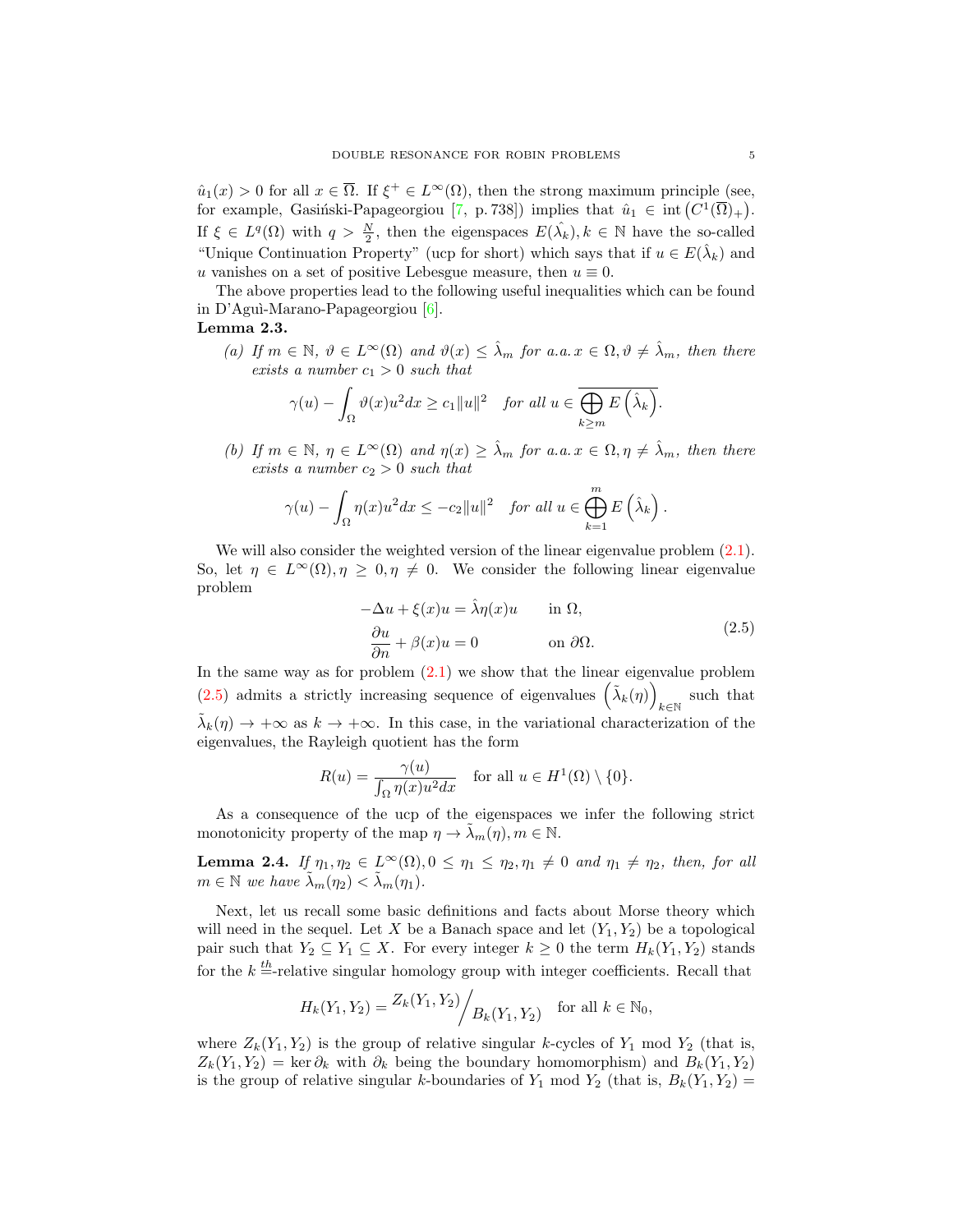im  $\partial_{k+1}$ ). We know that  $\partial_{k-1} \circ \partial_k = 0$  for all  $k \in \mathbb{N}$ , hence  $B_k(Y_1, Y_2) \subseteq Z_k(Y_1, Y_2)$ and so the quotient

$$
Z_k(Y_1, Y_2) / B_k(Y_1, Y_2)
$$

makes sense.

Given  $\varphi \in C^1(X)$  and  $c \in \mathbb{R}$ , we introduce the following sets:

$$
\varphi^{c} = \{ u \in X : \varphi(u) \le c \}
$$
 (the sublevel set of  $\varphi$  at c),  
\n
$$
K_{\varphi} = \{ u \in X : \varphi'(u) = 0 \}
$$
 (the critical set of  $\varphi$ ),  
\n
$$
K_{\varphi}^{c} = \{ u \in K_{\varphi} : \varphi(u) = c \}
$$
 (the critical set of  $\varphi$  at the level c).

For every isolated critical point  $u \in K^c_\varphi$  the critical groups of  $\varphi$  at  $u \in K^c_\varphi$  are defined by

$$
C_k(\varphi, u) = H_k(\varphi^c \cap U, \varphi^c \cap U \setminus \{u\}) \quad \text{for all } k \ge 0,
$$

where U is a neighborhood of u such that  $K_{\varphi} \cap \varphi^c \cap U = \{u\}$ . The excision property of singular homology theory implies that the definition of critical groups above is independent of the particular choice of the neighborhood U.

Suppose that  $\varphi \in C^1(X)$  satisfies the C-condition and that inf  $\varphi(K_{\varphi}) > -\infty$ . Let  $c < \inf \varphi(K_{\varphi})$ . The critical groups of  $\varphi$  at infinity are defined by

$$
C_k(\varphi,\infty) = H_k(X,\varphi^c) \quad \text{for all } k \ge 0.
$$

This definition is independent of the choice of the level  $c < \inf \varphi(K_{\varphi})$ . This is a consequence of the second deformation theorem (see, for example, Gasinski-Papageorgiou [\[7,](#page-21-6) p. 628]).

We now assume that  $K_{\varphi}$  is finite and introduce the following series in  $t \in \mathbb{R}$ :

<span id="page-5-1"></span>
$$
M(t, u) = \sum_{k \ge 0} \text{rank } C_k(\varphi, u)t^k \quad \text{for all } u \in K_{\varphi},
$$
  

$$
P(t, \infty) = \sum_{k \ge 0} \text{rank } C_k(\varphi, \infty)t^k.
$$

The Morse relation says that

$$
\sum_{u \in K_{\varphi}} M(t, u) = P(t, \infty) + (1 + t)Q(t) \quad \text{for all } t \in \mathbb{R},
$$
\n(2.6)

with  $Q(t) = \sum_{k\geq 0} \beta_k t^k$  being a formal series in  $t \in \mathbb{R}$  with nonnegative integer coefficients.

By  $A \in \mathcal{L}(H^1(\Omega), (H^1(\Omega))^*)$  we denote the linear operator defined by

$$
\langle A(u), h \rangle = \int_{\Omega} (\nabla u, \nabla h)_{\mathbb{R}^N} dx \quad \text{for all } u, h \in H^1(\Omega).
$$

Furthermore, we say that a Banach space  $X$  has the Kadec-Klee property, if the following implication is true:

 $u_n \rightharpoonup u$  in X and  $||u_n|| \rightharpoonup ||u|| \rightharpoonup \rightharpoonup u_n \rightharpoonup u$  in X.

Locally uniformly convex Banach spaces, in particular Hilbert spaces, have the Kadec-Klee property. Finally, let

<span id="page-5-0"></span>
$$
m_0 = \min\left\{k \in \mathbb{N} : \hat{\lambda}_k \ge 0\right\} \tag{2.7}
$$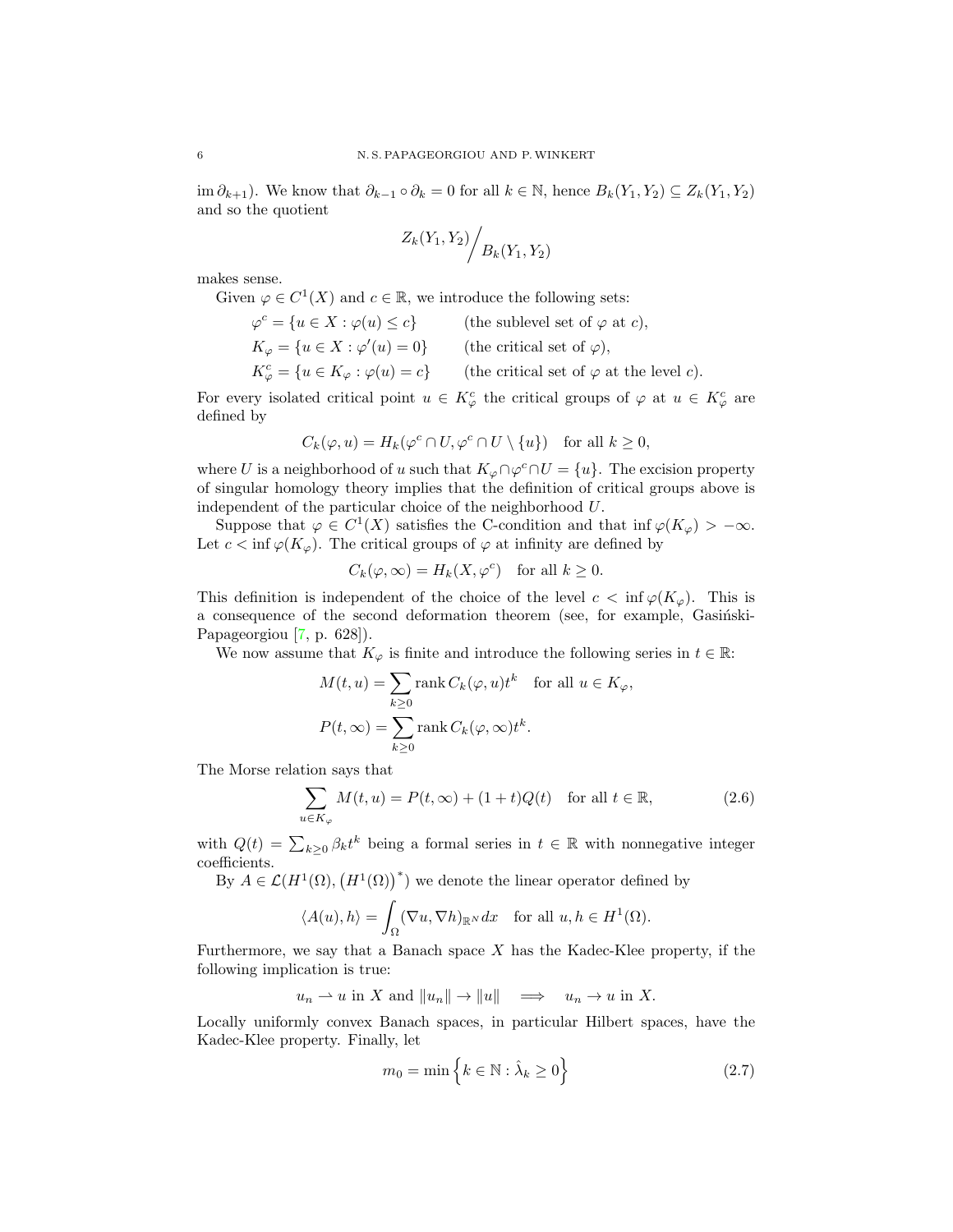that is,  $\hat{\lambda}_{m_0}$  is the first nonnegative eigenvalue of [\(2.1\)](#page-3-1). If  $\xi \geq 0$  and  $\beta \geq 0$ , then  $\hat{\lambda}_1 \geq 0$  and so  $m_0 = 1$ . Moreover, if  $\xi \geq 0, \beta \geq 0$  and one of the two is different from zero, then  $\hat{\lambda}_1 > 0$ .

### 3. Multiplicity Theorem

In this section we prove a multiplicity theorem about the existence of three nontrivial solutions to problem  $(1.1)$  under conditions of double resonance.

Our hypotheses on the data of problem  $(1.1)$  are the following.

- $H(\xi)$ :  $\xi \in L^q(\Omega)$  with  $q > N$  when  $N \geq 2$  and  $q = 1$  when  $N = 1$ ; in addition  $\xi^+ \in L^{\infty}(\Omega)$ .
- H( $\beta$ ):  $\beta \in W^{1,\infty}(\partial \Omega)$  and  $\beta(x) \geq 0$  for all  $x \in \partial \Omega$ .
- H(f):  $f : \Omega \times \mathbb{R} \to \mathbb{R}$  is a Caratheodory function such that  $f(x, 0) = 0$  for a.a.  $x \in \Omega$  and
	- (i) for every  $\rho > 0$  there exists  $a_{\rho} \in L^{\infty}(\Omega)$  such that

$$
|f(x,s)| \le a_{\rho}(x) \quad \text{for a.a. } x \in \Omega \text{ and for all } s \in \mathbb{R};
$$

(ii) there exists  $k \in \mathbb{N}$  with  $k \ge \max\{m_0, 2\}$  such that

$$
\hat{\lambda}_k \le \liminf_{s \to \pm \infty} \frac{f(x, s)}{s} \le \limsup_{s \to \pm \infty} \frac{f(x, s)}{s} \le \hat{\lambda}_{k+1}
$$

uniformly for a.a.  $x \in \Omega$  where  $m_0$  is given in [\(2.7\)](#page-5-0);

(iii) if  $F(x, s) = \int_0^s f(x, t)dt$ , then

$$
\lim_{s \to \pm \infty} [f(x, s) - 2F(x, s)] = +\infty
$$

uniformly for a.a.  $x \in \Omega$ ;

(iv) there exist a function  $\vartheta \in L^{\infty}(\Omega)$  and  $c_3 > 0$  such that

$$
\vartheta(x) \leq \hat{\lambda}_1
$$
 for a.a.  $x \in \Omega$ ,  $\vartheta \neq \hat{\lambda}_1$ 

and

$$
-c_3 \le \liminf_{s \to 0} \frac{f(x,s)}{s} \le \limsup_{s \to 0} \frac{f(x,s)}{s} \le \vartheta(x)
$$

uniformly for a.a.  $x \in \Omega$ .

Now let  $\mu > 0$  as in  $(2.2)$  and consider the following truncation-perturbation of the nonlinearity  $f(x, \cdot)$ 

$$
\hat{f}_{+}(x,s) = \begin{cases} 0, & \text{if } s \le 0, \\ f(x,s) + \mu s, & \text{if } s > 0, \end{cases} \quad \hat{f}_{-}(x,s) = \begin{cases} f(x,s) + \mu s, & \text{if } s < 0, \\ 0, & \text{if } s \ge 0. \end{cases}
$$
 (3.1)

It is clear that both functions are of Carathéodory type. We set  $\hat{F}_\pm(x, s)$  =  $\int_0^s \hat{f}_{\pm}(x,t)dt$  and introduce the C<sup>1</sup>-functionals  $\hat{\varphi}_{\pm}: H^1(\Omega) \to \mathbb{R}$  defined by

<span id="page-6-0"></span>
$$
\hat{\varphi}_{\pm}(u) = \frac{1}{2}\gamma(u) + \frac{\mu}{2}||u||_2^2 - \int_{\Omega}\hat{F}_{\pm}(x, u)dx.
$$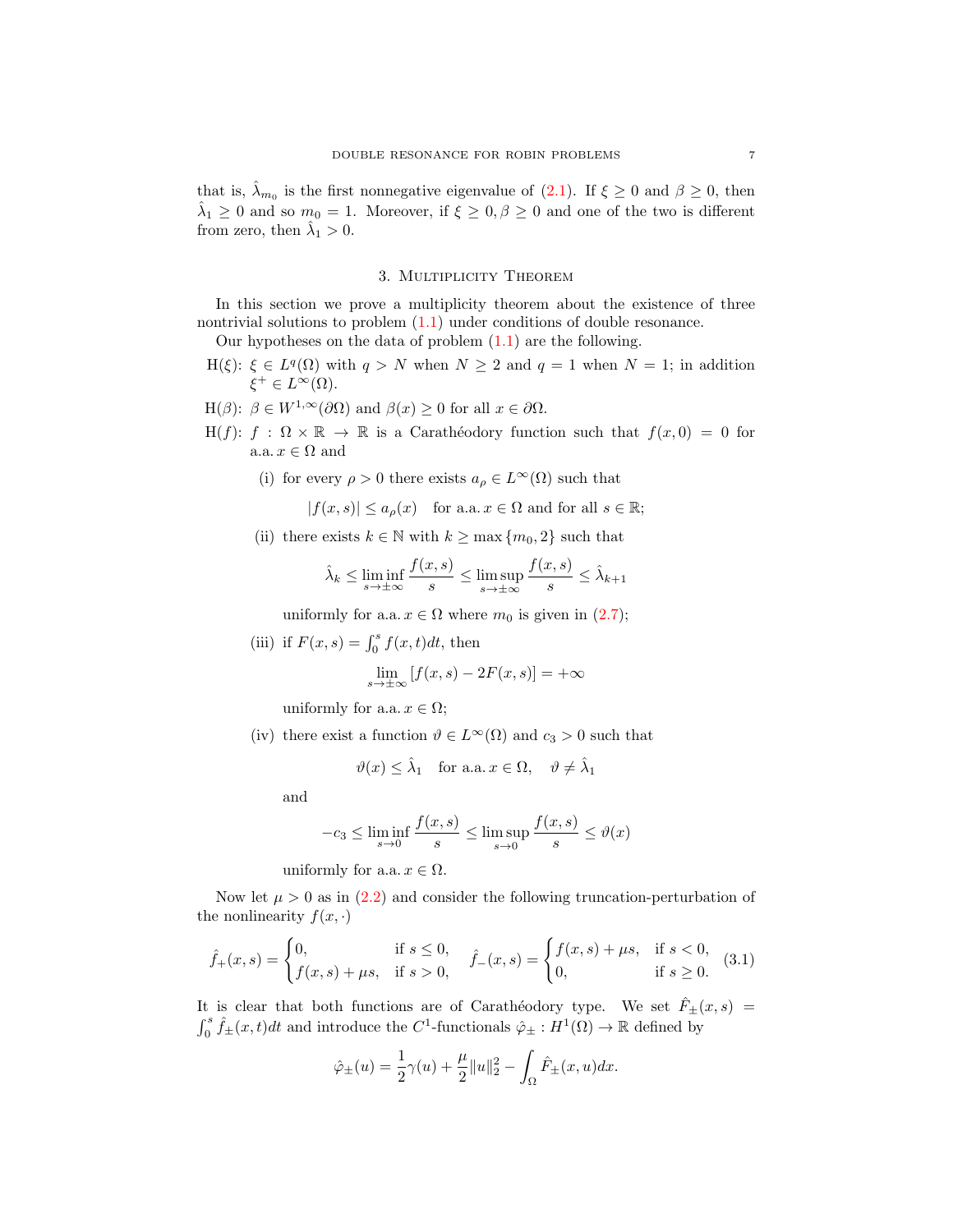Furthermore, let  $\varphi: H^1(\Omega) \to \mathbb{R}$  be the energy (Euler) functional of problem [\(1.1\)](#page-0-0) which is defined by

$$
\varphi(u) = \frac{1}{2}\gamma(u) - \int_{\Omega} F(x, u) dx.
$$

Evidently  $\varphi \in C^1(H^1(\Omega)).$ 

Let us consider first the truncation functionals  $\hat{\varphi}_{\pm}$ .

<span id="page-7-6"></span>**Proposition 3.1.** If hypotheses  $H(\xi)$ ,  $H(\beta)$  and  $H(f)$  are satisfied, then the functionals  $\hat{\varphi}_+$  fulfill the *C*-condition.

*Proof.* We will show the assertion only for  $\hat{\varphi}_+$ , the proof for  $\hat{\varphi}_-$  is similar. So, let  $(u_n)_{n\geq 1} \subseteq H^1(\Omega)$  be a sequence such that

<span id="page-7-0"></span>
$$
|\hat{\varphi}_+(u_n)| \le M_1 \quad \text{ for all } n \ge 1
$$

with some  $M_1 > 0$  and

$$
(1 + \|u_n\|)\hat{\varphi}'_+(u_n) \to 0 \quad \text{in} \left(H^1(\Omega)\right)^*.
$$
 (3.2)

Due to  $(3.2)$  we get

$$
\left| \langle A(u_n), h \rangle + \int_{\Omega} (\xi(x) + \mu) u_n h dx + \int_{\partial \Omega} \beta(x) u_n h d\sigma - \int_{\Omega} \hat{f}_+(x, u_n) h dx \right|
$$
  

$$
\leq \frac{\varepsilon_n \|h\|}{1 + \|u_n\|} \tag{3.3}
$$

for all  $h \in H^1(\Omega)$  with  $\varepsilon_n \to 0^+$ . We choose  $h = -u_n^- \in H^1(\Omega)$  in [\(3.3\)](#page-7-1) to obtain

$$
\gamma(u_n^-)+\mu\|u_n^-\|_2^2\leq\varepsilon_n\quad\text{for all }n\in\mathbb{N}
$$

due to the truncation [\(3.1\)](#page-6-0) which implies  $c_0||u_n||^2 \leq \varepsilon_n$  for all  $n \in \mathbb{N}$  because of [\(2.2\)](#page-3-0). This finally gives

<span id="page-7-1"></span>
$$
u_n^- \to 0 \quad \text{in } H^1(\Omega). \tag{3.4}
$$

We claim now that  $(u_n)_{n\geq 1} \subseteq H^1(\Omega)$  is bounded. Arguing by contradiction, suppose that by passing to a subsequence if necessary, we have

<span id="page-7-5"></span><span id="page-7-4"></span><span id="page-7-3"></span><span id="page-7-2"></span>
$$
||u_n^+|| \to \infty. \tag{3.5}
$$

Let  $y_n = \frac{u_n^+}{\|u_n^+\|}$  for all  $n \ge 1$ . Then  $\|y_n\| = 1, y_n \ge 0$  for all  $n \ge 1$  and so, by the Sobolev embedding theorem and the compactness of the trace map, we may assume that

 $y_n \rightharpoonup y$  in  $H^1(\Omega)$  and  $y_n \to y$  in  $L^{\frac{2q}{q-1}}(\Omega)$  and in  $L^2(\partial\Omega)$ . (3.6) Combining  $(3.1)$ ,  $(3.3)$  and  $(3.4)$  results in

$$
\left| \left\langle A(u_n^+), h \right\rangle + \int_{\Omega} \xi(x) u_n^+ h dx + \int_{\partial \Omega} \beta(x) u_n^+ h d\sigma - \int_{\Omega} \hat{f}_+(x, u_n^+) h dx \right| \leq \varepsilon_n' \|h\|
$$

for all  $h \in H^1(\Omega)$  with  $\varepsilon'_n \to 0^+$ . Therefore, we have

$$
\left| \langle A(y_n), h \rangle + \int_{\Omega} \xi(x) y_n h dx + \int_{\partial \Omega} \beta(x) y_n h d\sigma - \int_{\Omega} \frac{N_f(u_n^+)}{\|u_n^+\|} h dx \right|
$$
  

$$
\leq \frac{\varepsilon'_n}{\|u_n^+\|} \|h\| \quad \text{for all } n \in \mathbb{N}.
$$
 (3.7)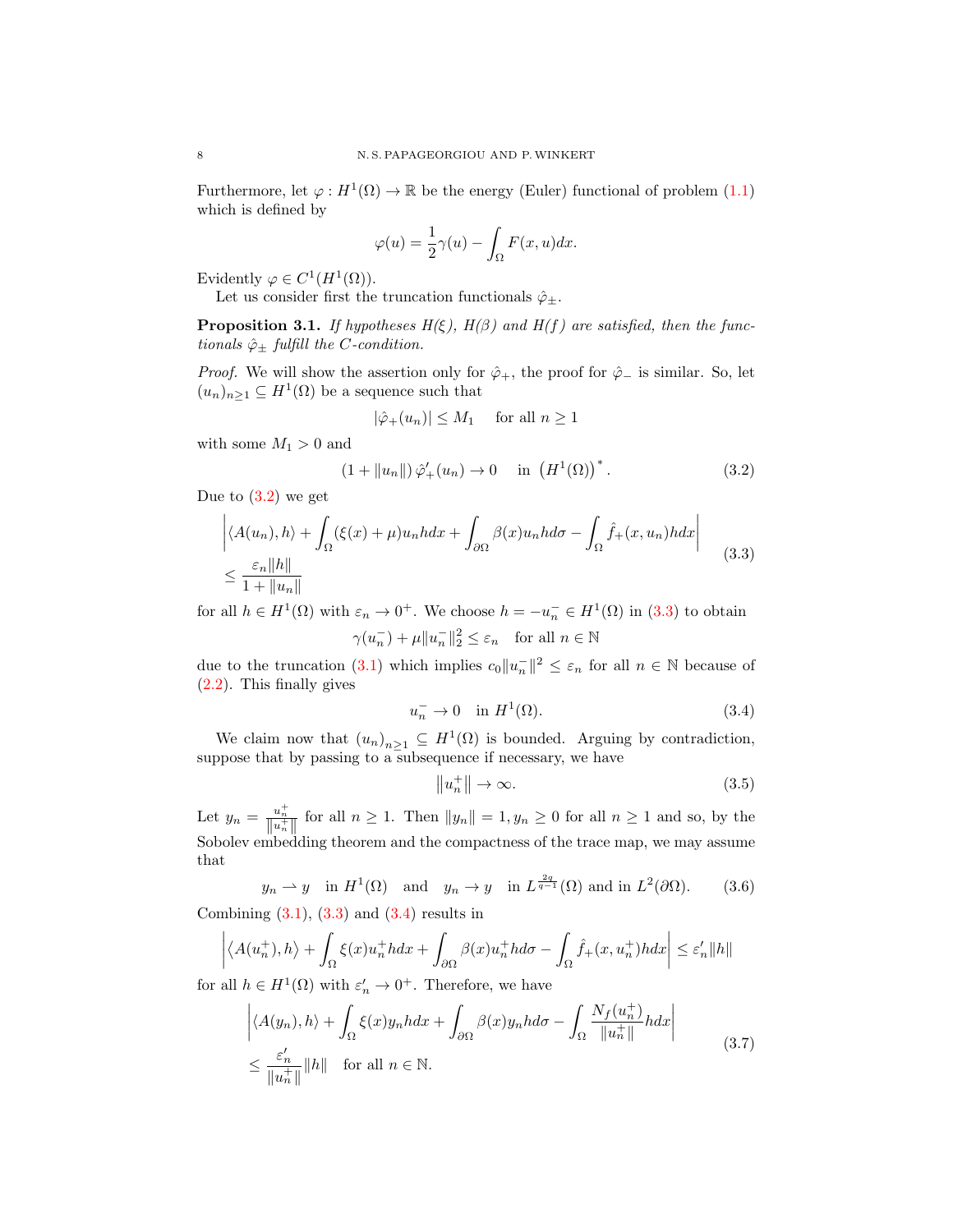Hypotheses  $H(f)(i)$ , (ii) imply that

 $|f(x, s)| \leq c_4(1+|s|)$  for a.a.  $x \in \Omega$  and for all  $s \in \mathbb{R}$  with  $c_4 > 0$ .

This fact along with [\(3.5\)](#page-7-3) ensures

$$
\left(\frac{N_f(u_n^+)}{\|u_n^+\|}\right)_{n\geq 1}\subseteq L^2(\Omega)
$$
 is bounded.

So, by passing to a subsequence if necessary and by applying condition  $H(f)(ii)$ , we obtain

<span id="page-8-0"></span>
$$
\frac{N_f(u_n^+)}{\|u_n^+\|} \rightharpoonup \eta(x)y \quad \text{in } L^2(\Omega) \text{ as } n \to \infty \tag{3.8}
$$

with  $\hat{\lambda}_k \leq \eta(x) \leq \hat{\lambda}_{k+1}$  for a.a.  $x \in \Omega$ , see the proof of Proposition 16 in Aizicovici-Papageorgiou-Staicu [\[1\]](#page-21-9). Now let us pass to the limit in [\(3.7\)](#page-7-4) as  $n \to \infty$  while we use  $(3.6)$  and  $(3.8)$ . Thus

$$
\langle A(y), h \rangle + \int_{\Omega} \xi(x) y h dx + \int_{\partial \Omega} \beta(x) y h d\sigma = \int_{\Omega} \eta(x) y h dx
$$

for all  $h \in H^1(\Omega)$ . This gives (see Papageorgiou-Rădulescu [\[14\]](#page-22-6))

<span id="page-8-1"></span>
$$
-\Delta y + \xi(x)y = \eta(x)y \quad \text{in } \Omega,
$$
  

$$
\frac{\partial y}{\partial n} + \beta(x)y = 0 \quad \text{on } \partial\Omega.
$$
 (3.9)

Now we choose  $h = y_n - y \in H^1(\Omega)$  in [\(3.7\)](#page-7-4), pass to the limit and use [\(3.6\)](#page-7-5) as well as  $(3.8)$ . Then

$$
\lim_{n \to \infty} \langle A(y_n), y_n - y \rangle = 0,
$$

hence  $\|\nabla y_n\|_2 \to \|\nabla y\|_2$  which by the Kadec-Klee property in combination with [\(3.6\)](#page-7-5) finally gives  $y_n \to y$  in  $H^1(\Omega)$ . Thus

<span id="page-8-2"></span>
$$
||y|| = 1 \text{ and } y \ge 0. \tag{3.10}
$$

First suppose that

$$
\eta(x) = \hat{\lambda}_k
$$
 or  $\eta(x) = \hat{\lambda}_{k+1}$  for a.a.  $x \in \Omega$ ,

see [\(3.8\)](#page-8-0). Because of [\(3.9\)](#page-8-1) and [\(3.10\)](#page-8-2) and since  $k \ge 2$  we infer that y is nodal which contradicts [\(3.10\)](#page-8-2).

So, assume that  $\eta \neq \hat{\lambda}_k$  and  $\eta \neq \hat{\lambda}_{k+1}$ . Applying Lemma [2.4](#page-4-1) implies that

$$
\tilde{\lambda}_k(\eta) < \tilde{\lambda}_k(\hat{\lambda}_k) = 1 \quad \text{and} \quad 1 = \tilde{\lambda}_{k+1}(\hat{\lambda}_{k+1}) < \tilde{\lambda}_{k+1}(\eta),
$$

which gives  $y = 0$  (see  $(3.9)$ ) and so a contradiction because of  $(3.10)$ .

This proves that

<span id="page-8-3"></span>
$$
(u_n^+)_{n\geq 1} \subseteq H^1(\Omega) \text{ is bounded.} \tag{3.11}
$$

Due to  $(3.4)$  and  $(3.11)$ , we get then

<span id="page-8-4"></span>
$$
(u_n)_{n\geq 1} \subseteq H^1(\Omega)
$$
 is bounded.

So, we may assume that

$$
u_n \rightharpoonup u
$$
 in  $H^1(\Omega)$  and  $u_n \to u$  in  $L^{\frac{2q}{q-1}}(\Omega)$  and in  $L^2(\partial\Omega)$ . (3.12)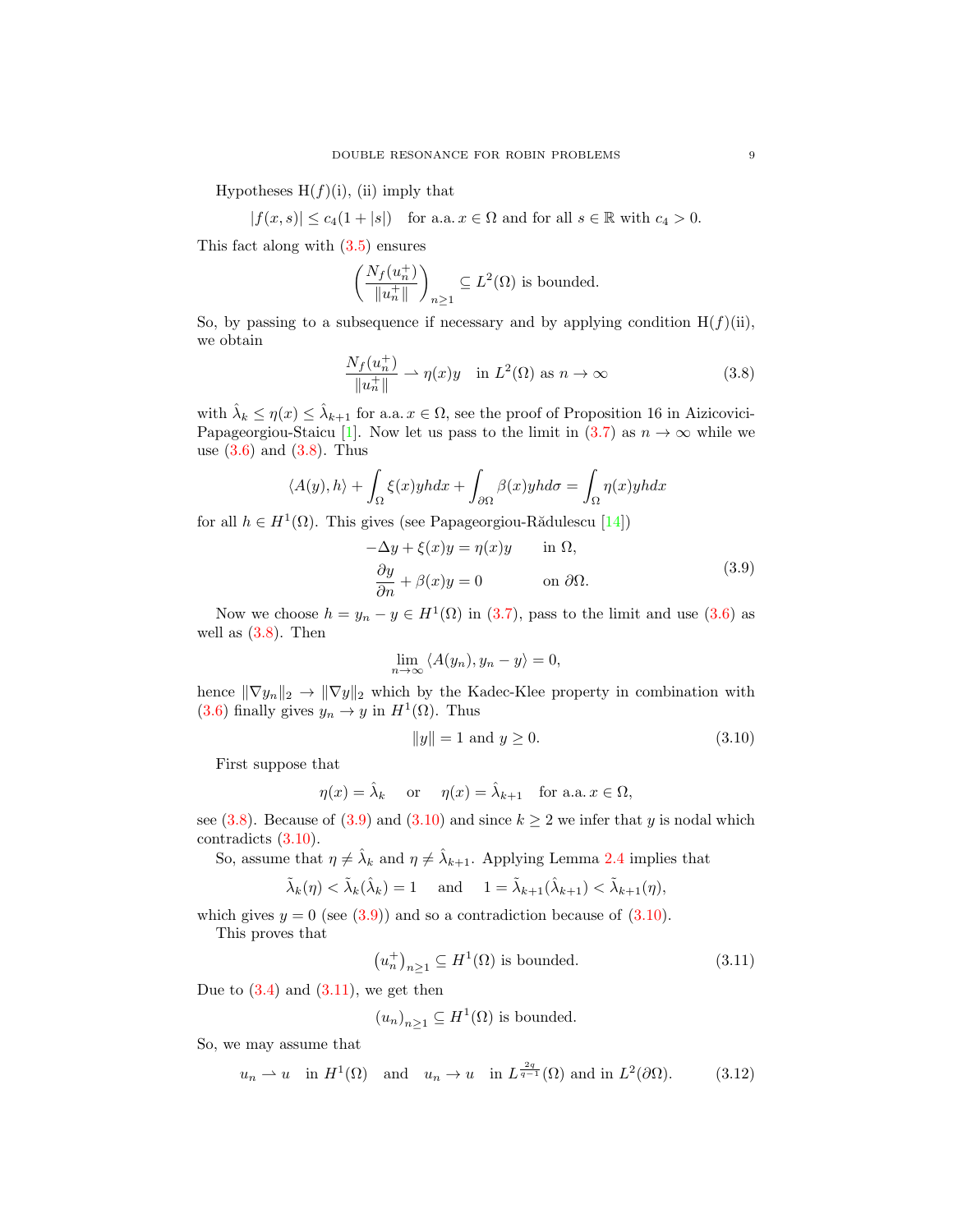Taking  $h = u_n - u \in H^1(\Omega)$  in [\(3.3\)](#page-7-1), passing to the limit as  $n \to \infty$  and applying  $(3.12)$  yields

<span id="page-9-2"></span><span id="page-9-0"></span>
$$
\lim_{n \to \infty} \langle A(u_n), u_n - u \rangle = 0.
$$

This shows that  $\|\nabla u_n\|_2 \to \|\nabla u\|_2$  and taking the Kadec-Klee property along with  $(3.12)$  into account this finally implies that  $u_n \to u$  in  $H^1(\Omega)$ . This proves that the functional  $\hat{\varphi}_+$  satisfies the *C*-condition.

Similarly we show that the functional  $\hat{\varphi}_-$  satisfies the *C*-condition. □

Let us now prove a similar result for the energy functional  $\varphi: H^1(\Omega) \to \mathbb{R}$ .

<span id="page-9-8"></span>**Proposition 3.2.** If hypotheses  $H(\xi)$ ,  $H(\beta)$  and  $H(f)$  are satisfied, then the functional  $\varphi$  fulfills the *C*-condition.

*Proof.* Consider a sequence  $(u_n)_{n\geq 1} \subseteq H^1(\Omega)$  such that

$$
|\varphi(u_n)| \le M_2 \quad \text{ for some } M_2 > 0 \text{ and for all } n \ge 1,
$$
 (3.13)

$$
(1 + \|u_n\|)\varphi'(u_n) \to 0 \quad \text{in } (H^1(\Omega))^* \text{ as } n \to \infty.
$$
 (3.14)

Assertion [\(3.14\)](#page-9-0) implies

$$
\left| \langle A(u_n), h \rangle + \int_{\Omega} \xi(x) u_n h dx + \int_{\partial \Omega} \beta(x) u_n h d\sigma - \int_{\Omega} f(x, u_n) h dx \right|
$$
  

$$
\leq \frac{\varepsilon_n \|h\|}{1 + \|u_n\|} \quad \text{for all } h \in H^1(\Omega) \text{ with } \varepsilon_n \to 0^+.
$$
 (3.15)

Taking  $h = u_n \in H^1(\Omega)$  in [\(3.15\)](#page-9-1) gives

<span id="page-9-1"></span>
$$
-\gamma(u_n) + \int_{\Omega} f(x, u_n)u_n dx \le \varepsilon_n \quad \text{for all } n \in \mathbb{N}.
$$
 (3.16)

On the other hand, by using  $(3.13)$ , we have

$$
\gamma(u_n) - \int_{\Omega} 2F(x, u_n) dx \le 2M_2 \quad \text{for all } n \in \mathbb{N}.
$$
 (3.17)

Adding  $(3.16)$  and  $(3.17)$  we obtain

$$
\int_{\Omega} \left[ f(x, u_n) u_n - 2F(x, u_n) \right] dx \le M_3 \tag{3.18}
$$

for some  $M_3 > 0$  and for all  $n \in \mathbb{N}$ . We are going to show that the sequence  $(u_n)_{n\geq 1} \subseteq H^1(\Omega)$  is bounded. Arguing indirectly, suppose that at least for a subsequence, we have

<span id="page-9-7"></span><span id="page-9-6"></span><span id="page-9-5"></span><span id="page-9-4"></span><span id="page-9-3"></span>
$$
||u_n|| \to +\infty.
$$

Let  $y_n = \frac{u_n}{\|u_n\|}$  for all  $n \in \mathbb{N}$ . Then  $\|y_n\| = 1$  for all  $n \in \mathbb{N}$  and so we may assume that

$$
y_n \rightharpoonup y
$$
 in  $H^1(\Omega)$  and  $y_n \rightharpoonup y$  in  $L^{\frac{2q}{q-1}}(\Omega)$  and in  $L^2(\partial\Omega)$ . (3.19)

Inequality  $(3.15)$  can be rewritten as follows

$$
\left| \langle A(y_n), h \rangle + \int_{\Omega} \xi(x) y_n h dx + \int_{\partial \Omega} \beta(x) y_n h d\sigma - \int_{\Omega} \frac{N_f(u_n)}{\|u_n\|} h dx \right|
$$
  

$$
\leq \frac{\varepsilon_n \|h\|}{(1 + \|u_n\|) \|u_n\|} \quad \text{for all } n \in \mathbb{N}.
$$
 (3.20)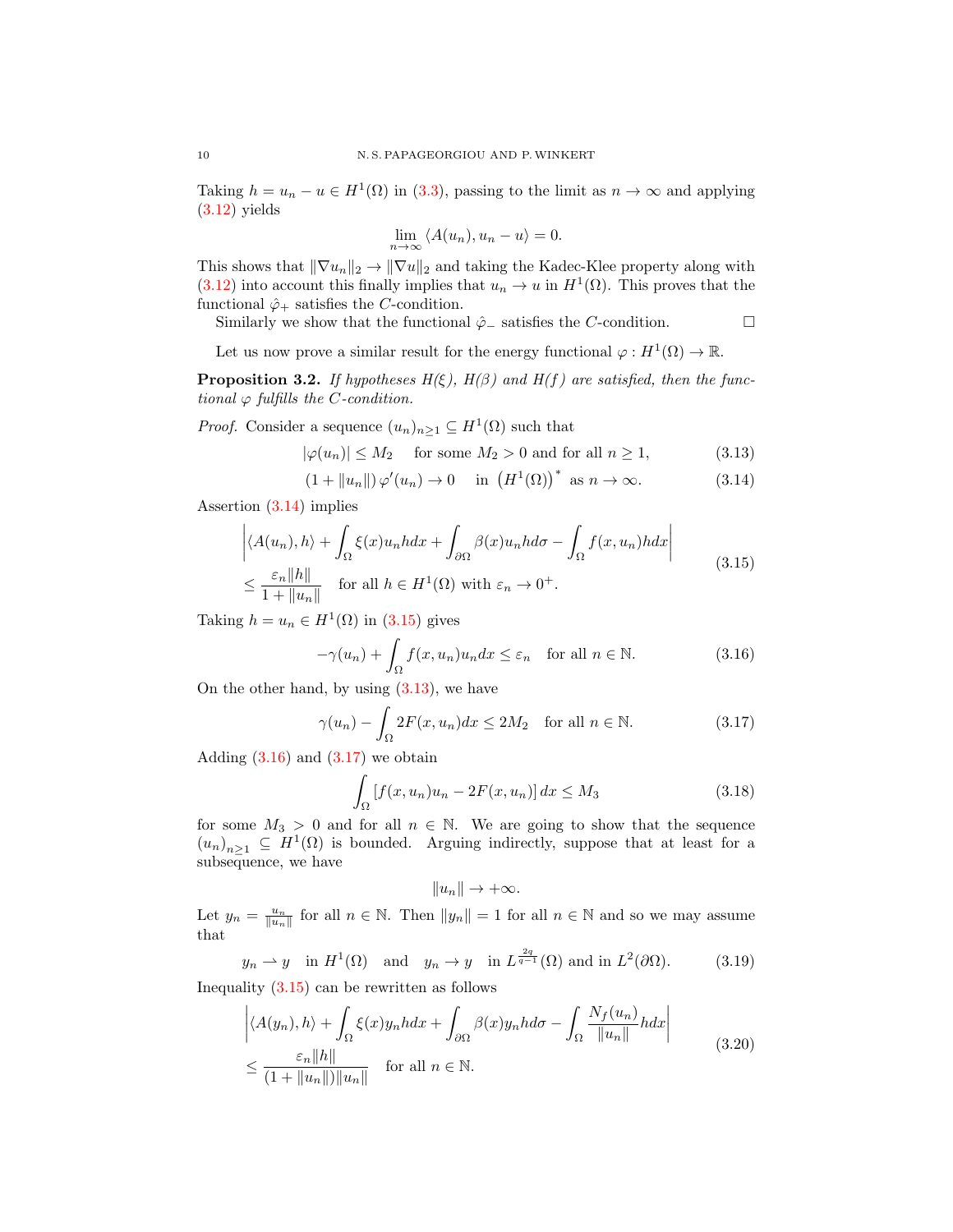Recall that with the aid of hypotheses  $H(f)(ii)$  one can show that

$$
\frac{N_f(u_n)}{\|u_n\|} \to \eta y \text{ in } L^2(\Omega) \text{ as } n \to \infty \tag{3.21}
$$

with  $\hat{\lambda}_k \leq \eta(x) \leq \hat{\lambda}_{k+1}$  for a.a.  $x \in \Omega$ . Taking  $h = y_n - y \in H^1(\Omega)$  in [\(3.20\)](#page-9-5), passing to the limit as  $n \to \infty$  and using [\(3.19\)](#page-9-6) as well as [\(3.21\)](#page-10-0) gives

<span id="page-10-2"></span><span id="page-10-0"></span>
$$
\lim_{n \to \infty} \langle A(y_n), y_n - y \rangle = 0,
$$

which directly implies that

$$
y_n \to y \text{ in } H^1(\Omega) \text{ and } ||y|| = 1,
$$
\n(3.22)

as before because of the Kadec-Klee property. Now, passing to the limit in [\(3.20\)](#page-9-5) and applying  $(3.20)$  and  $(3.21)$  leads to

$$
\langle A(y), h \rangle + \int_{\Omega} \xi(x) y h dx + \int_{\partial \Omega} \beta(x) y h d\sigma = \int_{\Omega} \eta(x) y h dx
$$

for all  $h \in H^1(\Omega)$ . As before, see Papageorgiou-Rădulescu [\[14\]](#page-22-6), this is equivalent to

<span id="page-10-1"></span>
$$
-\Delta y + \xi(x)y = \eta(x)y \quad \text{in } \Omega,
$$
  

$$
\frac{\partial y}{\partial n} + \beta(x)y = 0 \quad \text{on } \partial\Omega.
$$
 (3.23)

First suppose that

$$
\eta \neq \hat{\lambda}_k
$$
 and  $\eta \neq \hat{\lambda}_{k+1}$ .

Then, [\(3.21\)](#page-10-0) and Lemma [2.4](#page-4-1) implies that

$$
\tilde{\lambda}_k(\eta) < \tilde{\lambda}_k(\hat{\lambda}_k) = 1 \quad \text{and} \quad 1 = \tilde{\lambda}_{k+1}(\hat{\lambda}_{k+1}) < \tilde{\lambda}_{k+1}(\eta),
$$

which gives  $y = 0$  (see [\(3.23\)](#page-10-1)) and so contradicts [\(3.22\)](#page-10-2).

Next suppose that

$$
\eta(x) = \hat{\lambda}_k
$$
 or  $\eta(x) = \hat{\lambda}_{k+1}$  for a.a.  $x \in \Omega$ ,

Then, [\(3.23\)](#page-10-1) and the ucp of the eigenspaces (see Section [2\)](#page-1-0) imply  $y(x) \neq 0$  for a.a.  $x \in \Omega$ . Hence,

$$
|u_n(x)| \to +\infty \quad \text{for a.a. } x \in \Omega \text{ as } n \to \infty. \tag{3.24}
$$

From  $(3.24)$ , hypotheses H $(f)(iii)$  and Fatou's Lemma we obtain

<span id="page-10-3"></span>
$$
\int_{\Omega} \left[ f(x, u_n) u_n - 2F(x, u_n) \right] dx \to +\infty,
$$

which contradicts  $(3.18)$ .

This proves that  $(u_n)_{n\geq 1} \subseteq H^1(\Omega)$  is bounded. So we may assume that

$$
u_n \rightharpoonup u
$$
 in  $H^1(\Omega)$  and  $u_n \to u$  in  $L^{\frac{2q}{q-1}}(\Omega)$  and in  $L^2(\partial\Omega)$ . (3.25)

Taking  $h = u_n - u \in H^1(\Omega)$  in [\(3.15\)](#page-9-1), passing to the limit as  $n \to \infty$  and applying [\(3.25\)](#page-10-4), gives

<span id="page-10-4"></span>
$$
\lim_{n \to \infty} \langle A(u_n), u_n - u \rangle = 0.
$$

Hence, as before,  $u_n \to u$  in  $H^1(\Omega)$ . Therefore we conclude that  $\varphi$  satisfies the  $C$ -condition.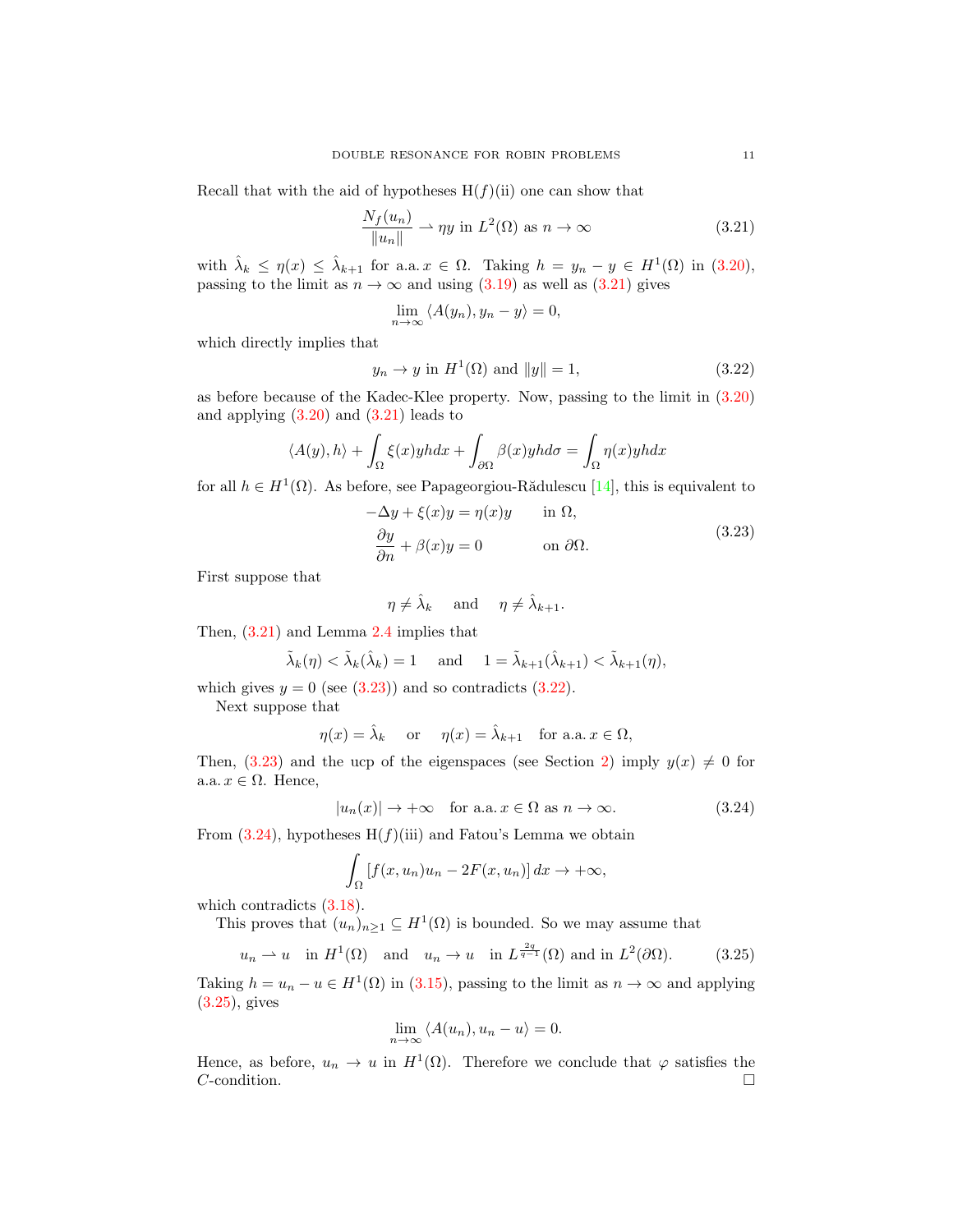<span id="page-11-6"></span>**Proposition 3.3.** If hypotheses  $H(\xi)$ ,  $H(\beta)$  and  $H(f)$  are satisfied, then  $u = 0$  is a local minimizer of the functionals  $\hat{\varphi}_{\pm}$  and  $\varphi$ .

*Proof.* As before we are going to show the assertion only for the functional  $\hat{\varphi}_+$ , the proofs for  $\hat{\varphi}$  and for  $\varphi$  are very similar.

Hypotheses  $H(f)(i)$ , (ii) imply that

<span id="page-11-2"></span><span id="page-11-1"></span><span id="page-11-0"></span>
$$
|F(x,s)| \le c_5(1+s^2) \tag{3.26}
$$

for a.a.  $x \in \Omega$ , for all  $s \in \mathbb{R}$  and for some  $c_5 > 0$ . Let  $r > 2$  and  $\varepsilon > 0$ . Then  $(3.26)$ along with hypotheses  $H(f)(iv)$  imply that we can find  $c_6 = c_6(\varepsilon) > 0$  such that

$$
|F(x,s)| \le \frac{1}{2} \left(\vartheta(x) + \varepsilon\right) s^2 + c_6 |s|^r \quad \text{for a.a.} \ x \in \Omega \text{ and for all } s \in \mathbb{R}.\tag{3.27}
$$

Applying now [\(3.1\)](#page-6-0) and [\(3.27\)](#page-11-1) we have for every  $u \in H^1(\Omega)$ 

$$
\hat{\varphi}_{+}(u) = \frac{1}{2}\gamma(u) + \frac{\mu}{2}||u||_{2}^{2} - \int_{\Omega}\hat{F}_{+}(x, u)dx \n= \frac{1}{2}\gamma(u^{-}) + \frac{\mu}{2}||u^{-}||_{2}^{2} + \frac{1}{2}\gamma(u^{+}) - \int_{\Omega}F(x, u^{+})dx \n\geq \frac{c_{0}}{2}||u^{-}||^{2} + \frac{1}{2}\left[\gamma(u^{+}) - \int_{\Omega}\vartheta(x)(u^{+})^{2}dx\right] - \frac{\varepsilon}{2}||u^{+}||^{2} - c_{7}||u||^{r} \n\geq \frac{c_{0}}{2}||u^{-}||^{2} + \frac{1}{2}(c_{8} - \varepsilon)||u^{+}||^{2} - c_{7}||u||^{r}
$$
\n(3.28)

for some  $c_7, c_8 > 0$ . Choosing  $0 < \varepsilon < c_8$  we see from  $(3.28)$  that

$$
\hat{\varphi}_+(u) \ge c_9 \|u\|^2 - c_7 \|u\|^r
$$
 for some  $c_9 > 0$ .

Because  $r > 2$  we find  $\rho \in (0, 1)$  small enough such that

$$
\hat{\varphi}_+(0) = 0 < \hat{\varphi}_+(u) \text{ for all } u \in H^1(\Omega) \text{ with } 0 < \|u\| < \rho.
$$

That means  $u = 0$  is a strict local minimizer of  $\hat{\varphi}_+$ .

Similarly we show that  $u = 0$  is a strict local minimizer for  $\hat{\varphi}_-$  and  $\varphi$ .  $\Box$ 

<span id="page-11-5"></span>**Proposition 3.4.** If hypotheses  $H(\xi)$ ,  $H(\beta)$  and  $H(f)$  are satisfied, then

$$
K_{\hat{\varphi}_+} \subseteq \mathrm{int}\left(C^1(\overline{\Omega})_+ \right) \cup \{0\} \quad \text{and} \quad K_{\hat{\varphi}_-} \subseteq -\mathrm{int}\left(C^1(\overline{\Omega})_+ \right) \cup \{0\}
$$

*Proof.* Let  $u \in K_{\hat{\varphi}_+}$  with  $u \neq 0$ , that is,

$$
\langle A(u), h \rangle + \int_{\Omega} (\xi(x) + \mu)u h dx + \int_{\partial \Omega} \beta(x)u h d\sigma = \int_{\Omega} \hat{f}_{+}(x, u) h dx \qquad (3.29)
$$

for all  $h \in H^1(\Omega)$ . Taking  $h = -u^- \in H^1(\Omega)$  in  $(3.29)$  gives

<span id="page-11-3"></span>
$$
\gamma(u^-) + \mu \|u^-\|_2^2 = 0,
$$

due to the truncations in [\(3.1\)](#page-6-0). Using [\(2.2\)](#page-3-0) implies  $c_0||u^-||^2 \leq 0$  and so  $u \geq 0, u \neq 0$ . Hence [\(3.29\)](#page-11-3) becomes

$$
\langle A(u), h \rangle + \int_{\Omega} \xi(x)u h dx + \int_{\partial \Omega} \beta(x)u h d\sigma = \int_{\Omega} f(x, u) h dx
$$

for all  $h \in H^1(\Omega)$  which means that

<span id="page-11-4"></span>
$$
-\Delta u + \xi(x)u = f(x, u) \quad \text{in } \Omega,
$$
  
\n
$$
\frac{\partial u}{\partial n} + \beta(x)u = 0 \quad \text{on } \partial\Omega.
$$
\n(3.30)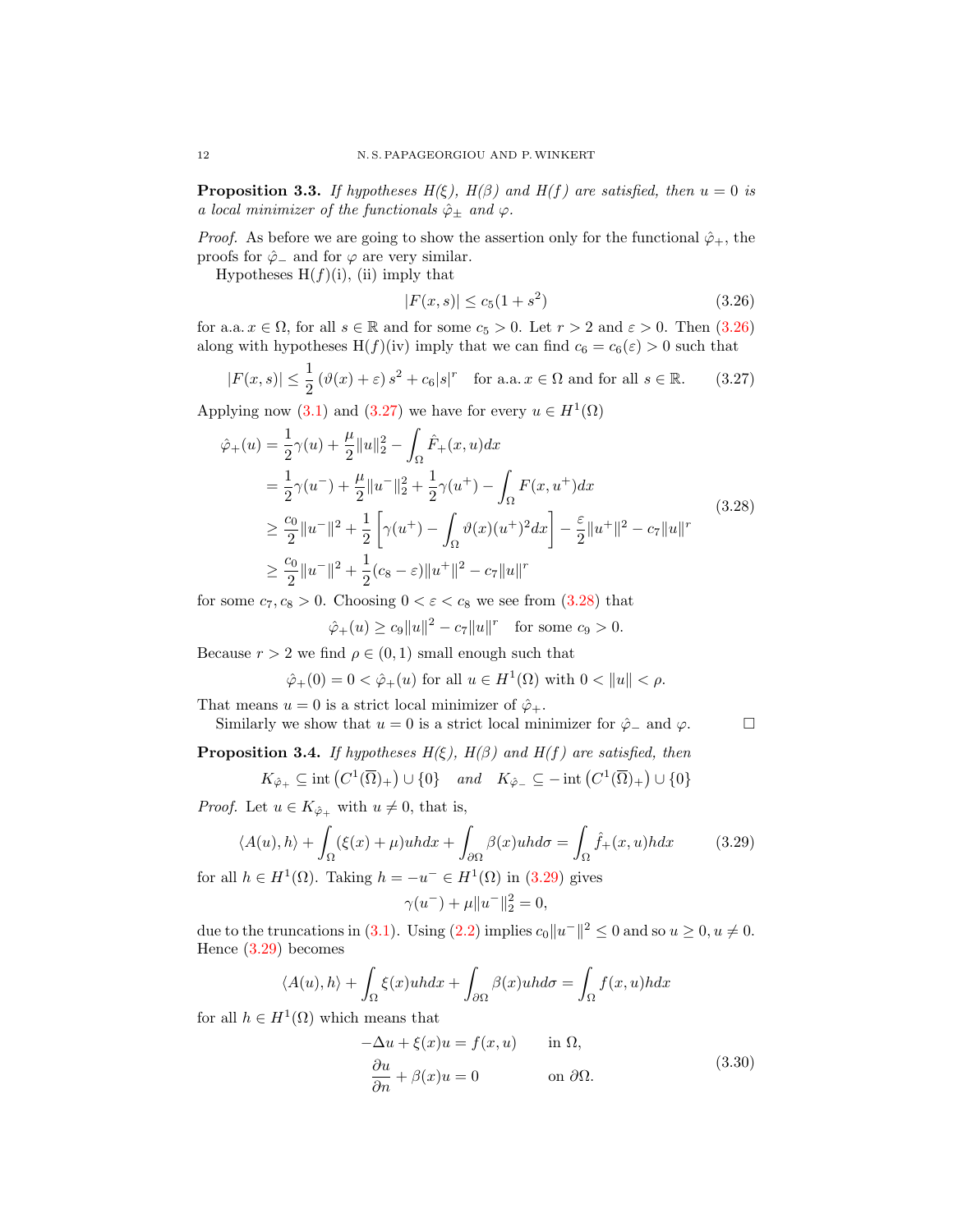Hypotheses  $H(f)(i)$ , (ii), (iv) imply that

<span id="page-12-0"></span>
$$
|f(x,s)| \le c_{10}|s| \tag{3.31}
$$

for a.a.  $x \in \Omega$ , for all  $s \in \mathbb{R}$  and for some  $c_{10} > 0$ . Now we introduce the function

$$
k(x) = \begin{cases} \frac{f(x, u(x))}{u(x)} & \text{if } u(x) \neq 0, \\ 0 & \text{if } u(x) = 0, \end{cases}
$$

which belongs to  $L^{\infty}(\Omega)$  because of [\(3.31\)](#page-12-0). With the representation of k, we can rewrite [\(3.30\)](#page-11-4) as follows

<span id="page-12-1"></span>
$$
-\Delta u = (k(x) - \xi(x))u(x) \quad \text{in } \Omega,
$$
  
\n
$$
\frac{\partial u}{\partial n} + \beta(x)u = 0 \quad \text{on } \partial\Omega.
$$
\n(3.32)

Then  $(3.32)$  and Lemma 5.1. of Wang  $[18]$  imply that

$$
u \in L^{\infty}(\Omega).
$$

Since hypotheses  $H(\xi)$  and  $(3.32)$  it follows that

$$
\Delta u \in L^q(\Omega).
$$

Applying the Calderon-Zygmund estimates (see Wang [\[18,](#page-22-5) Lemma 5.2]) we obtain that

$$
u \in W^{2,q}(\Omega).
$$

So, by the Sobolev embedding theorem we have  $W^{2,q}(\Omega) \hookrightarrow C^{1,\alpha}(\overline{\Omega})$  with  $\alpha =$  $1-\frac{N}{q} > 0$ . Therefore

$$
u \in C^1(\overline{\Omega})_+ \setminus \{0\}.
$$

From [\(3.31\)](#page-12-0) it is clear that, for every  $\rho > 0$ , we can find  $\hat{\xi}_{\rho} > 0$  such that

$$
f(x,s) + \hat{\xi}_{\rho}s \ge 0 \quad \text{for a.a. } x \in \Omega \text{ and for all } s \in [0,\rho].
$$
 (3.33)

Using [\(3.30\)](#page-11-4) and [\(3.33\)](#page-12-2) with  $\rho = ||u||_{\infty}$  gives

$$
\Delta u(x) \le \left( \|\xi^+\|_{\infty} + \hat{\xi}_{\rho} \right) u(x) \quad \text{for a.a. } x \in \Omega,
$$

due to hypothesis H( $\xi$ ). Applying the strong maximum principle we obtain  $u \in$ int  $(C^1(\overline{\Omega})_+)$ , see, for instance, Gasiński-Papageorgiou [\[7,](#page-21-6) p. 738].

Similarly we can show that

$$
K_{\hat{\varphi}_-} \subseteq -\operatorname{int}\left(C^1(\overline{\Omega})_+\right) \cup \{0\}.
$$

<span id="page-12-2"></span> $\Box$ 

Now we are ready to prove the existence of two nontrivial constant sign solutions of problem  $(1.1)$ .

<span id="page-12-3"></span>**Proposition 3.5.** If hypotheses  $H(\xi)$ ,  $H(\beta)$  and  $H(f)$  are satisfied, then problem [\(1.1\)](#page-0-0) admits two nontrivial constant sign solutions

$$
u_0 \in \text{int}\left(C^1(\overline{\Omega})_+\right) \quad \text{and} \quad v_0 \in -\text{int}\left(C^1(\overline{\Omega})_+\right).
$$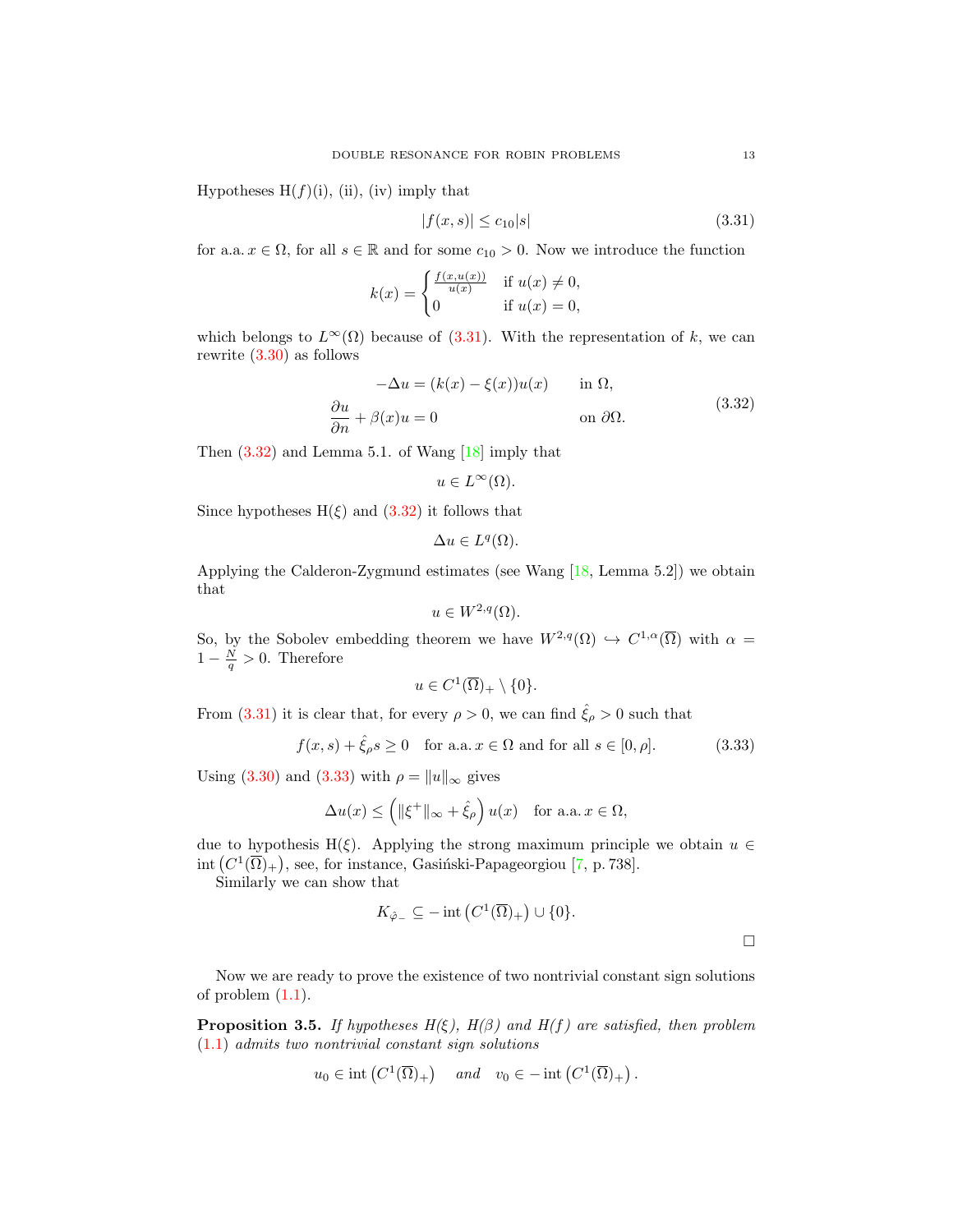Proof. Based on Proposition [3.4](#page-11-5) we see that we can assume that the critical sets  $K_{\hat{\varphi}_+}$  and  $K_{\hat{\varphi}_-}$  are finite or otherwise we already have an infinity of positive and negative solutions of problem  $(1.1)$  and so we are done.

Proposition [3.3](#page-11-6) implies the existence of  $\rho \in (0,1)$  small enough such that

$$
\hat{\varphi}_+(0) = 0 < \inf\left[\hat{\varphi}_+(u) : \|u\| = \rho\right] = \hat{m}_+, \tag{3.34}
$$

see Aizicovici-Papageorgiou-Staicu[\[1,](#page-21-9) Proof of Proposition 29]. Hypothesis  $H(f)(ii)$ implies that

<span id="page-13-1"></span><span id="page-13-0"></span>
$$
\hat{\varphi}_+(t\hat{u}_1) \to -\infty \quad \text{as } t \to +\infty \tag{3.35}
$$

because of  $k \geq 2$  and  $\hat{u}_1 \in \text{int}(C^1(\overline{\Omega})_+)$ . Finally, Proposition [3.1](#page-7-6) states

<span id="page-13-3"></span><span id="page-13-2"></span>
$$
\hat{\varphi}_+ \text{ satisfies the } C\text{-condition.} \tag{3.36}
$$

Hence,  $(3.34)$ ,  $(3.35)$  and  $(3.36)$  allow the usage of the mountain pass theorem stated in Theorem [2.2.](#page-1-1) So we find  $u_0 \in H^1(\Omega)$  such that

$$
u_0 \in K_{\hat{\varphi}_+} \quad \text{and} \quad \hat{m}_+ \le \hat{\varphi}_+(u_0). \tag{3.37}
$$

From [\(3.34\)](#page-13-0), [\(3.37\)](#page-13-3) and Proposition [3.4](#page-11-5) it follows that  $u_0 \in \text{int}(C^1(\overline{\Omega})_+)$ .

Similarly, working with the functional  $\hat{\varphi}$  instead, we prove the existence of a negative solution  $v_0 \in - \text{int} (C^1(\overline{\Omega})_+)$ .

In order to prove the existence of a third smooth solution of problem [\(1.1\)](#page-0-0) we will apply Morse theory in terms of critical groups.

<span id="page-13-5"></span>**Proposition 3.6.** If hypotheses  $H(\xi)$ ,  $H(\beta)$  and  $H(f)$  are satisfied, then

$$
C_m(\varphi,\infty) = \delta_{m,d_k} \mathbb{Z} \quad \text{for all } m \in \mathbb{N}_0 \text{ with } d_k = \dim \bigoplus_{i=1}^k E\left(\hat{\lambda}_i\right).
$$

*Proof.* Let  $\lambda \in (\hat{\lambda}_k, \hat{\lambda}_{k+1})$  and consider the  $C^2$ -functional  $\psi : H^1(\Omega) \to \mathbb{R}$  defined by

<span id="page-13-4"></span>
$$
\psi(u) = \frac{1}{2}\gamma(u) - \frac{\lambda}{2}||u||_2^2.
$$

The choice of  $\lambda > 0$  implies that  $K_{\psi} = \{0\}$  and  $u = 0$  is nondegenerate. Hence we have

$$
C_m(\psi, \infty) = C_m(\psi, 0) = \delta_{m, d_k} \mathbb{Z} \quad \text{for all } m \in \mathbb{N}_0
$$
 (3.38)

with  $d_k = \dim \bigoplus_{i=1}^k E(\hat{\lambda}_i)$ , see Motreanu-Motreanu-Papageorgiou [\[12,](#page-21-8) pp. 160] and 155].

Consider the homotopy  $h: [0,1] \times H^1(\Omega) \to \mathbb{R}$  defined by

$$
h(t, u) = (1 - t)\varphi(u) + t\psi(u)
$$

for all  $t \in [0,1]$  and for all  $u \in H^1(\Omega)$ .

**Claim:** We can find  $\tau \in \mathbb{R}$  and  $\varsigma > 0$  such that

$$
h(t, u) \le \tau \quad \Longrightarrow \quad (1 + \|u\|) \left\|h_u'(t, u)\right\|_* \ge \varsigma
$$

for all  $t \in [0,1]$  and for all  $u \in H^1(\Omega)$ .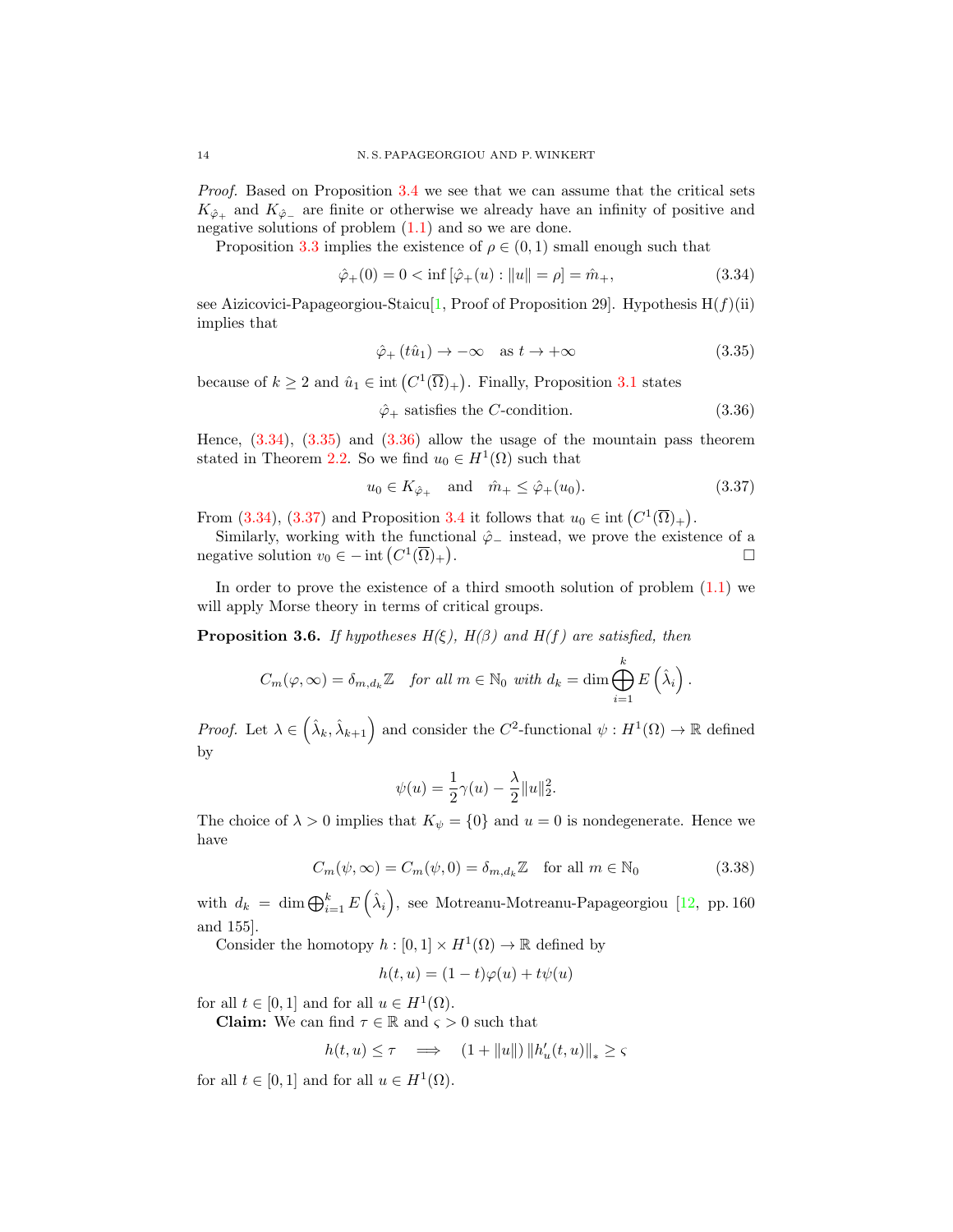Suppose that the Claim is not true. Since  $h$  is bounded on bounded sets we can find  $(t_n)_{n\geq 1} \subseteq [0,1]$  and  $(u_n)_{n\geq 1} \subseteq H^1(\Omega)$  such that

<span id="page-14-1"></span><span id="page-14-0"></span>
$$
t_n \to t, \quad \|u_n\| \to +\infty, \quad h(t_n, u_n) \to -\infty \quad \text{and}
$$
  

$$
(1 + \|u_n\|)h'_u(t_n, u_n) \to 0 \quad \text{in } (H^1(\Omega))^*.
$$
 (3.39)

From the last convergence in [\(3.39\)](#page-14-0) we have

$$
|\langle A(u_n), h \rangle| + \int_{\Omega} \xi(x) u_n h dx \int_{\partial \Omega} \beta(x) u_n h d\sigma
$$
  
-(1-t<sub>n</sub>)  $\int_{\Omega} f(x, u_n) h dx - t_n \int_{\Omega} \lambda u_n h dx \le \frac{\varepsilon_n ||h||}{1 + ||u_n||}$  (3.40)

for all  $h \in H^1(\Omega)$  with  $\varepsilon_n \to 0^+$ . Let  $y_n = \frac{u_n}{\|u_n\|}$  for all  $n \ge 1$ . Then  $\|y_n\| = 1$  for all  $n\geq 1$  and so we may assume that

$$
y_n \to y
$$
 in  $H^1(\Omega)$  and  $y_n \to y$  in  $L^{\frac{2q}{q-1}}(\Omega)$  and in  $L^2(\partial\Omega)$ . (3.41)

Rewriting [\(3.40\)](#page-14-1) gives

$$
|\langle A(y_n), h \rangle| + \int_{\Omega} \xi(x) y_n h dx \int_{\partial \Omega} \beta(x) y_n h d\sigma
$$
  
-(1-t<sub>n</sub>) 
$$
\int_{\Omega} \frac{N_f(u_n)}{\|u_n\|} h dx - t_n \int_{\Omega} \lambda y_n h dx \le \frac{\varepsilon_n \|h\|}{(1 + \|u_n\|) \|u_n\|}
$$
(3.42)

for all  $n \in \mathbb{N}$ . Recall that

$$
\frac{N_f(u_n)}{\|u_n\|} \rightharpoonup \eta y \quad \text{in } L^2(\Omega) \quad \text{with} \quad \hat{\lambda}_k \le \eta(x) \le \hat{\lambda}_{k+1} \quad \text{for a.a. } x \in \Omega,\tag{3.43}
$$

see hypothesis H(f)(ii) and the proof of Proposition [3.2.](#page-9-8) Now, choosing  $h = y_n - y \in$  $H^1(\Omega)$  in [\(3.42\)](#page-14-2), passing to the limit as  $n \to \infty$  and using [\(3.41\)](#page-14-3) as well as [\(3.43\)](#page-14-4) yields

$$
\lim_{n \to \infty} \langle A(y_n), y_n - y \rangle = 0,
$$

which implies because of the Kadec-Klee property that  $y_n \to y$ . This gives

<span id="page-14-6"></span><span id="page-14-5"></span><span id="page-14-4"></span><span id="page-14-3"></span><span id="page-14-2"></span>
$$
||y|| = 1.
$$
\n(3.44)

Passing to the limit in  $(3.42)$  as  $n \to \infty$  and applying  $(3.43)$ , we obtain

$$
\langle A(y), h \rangle + \int_{\Omega} \xi(x) y h dx \int_{\partial \Omega} \beta(x) y h d\sigma = \int_{\Omega} \eta_t(x) y dx \tag{3.45}
$$

for all  $h \in H^1(\Omega)$  with  $\eta_t(x) = (1-t)\eta(x) + t\lambda \in \left[\hat{\lambda}_k, \hat{\lambda}_{k+1}\right]$  for a.a.  $x \in \Omega$ . This means

<span id="page-14-7"></span>
$$
-\Delta y + \xi(x)y = \eta_t(x)y \quad \text{in } \Omega,
$$
  

$$
\frac{\partial y}{\partial n} + \beta(x)y = 0 \quad \text{on } \partial\Omega.
$$
 (3.46)

Reasoning as in the proof of Proposition  $3.2$  by applying  $(3.44)$ ,  $(3.45)$ ,  $(3.46)$  and hypothesis  $H(f)(iii)$ , we reach a contradiction. So,  $(3.39)$  cannot be true, hence the Claim holds.

As in the proof of Proposition [3.1](#page-7-6) we can easily show that  $h(t, \cdot)$  satisfies the C-condition for every  $t \in [0, 1]$ . Therefore, Proposition 3.2 of Liang-Su [\[10\]](#page-21-4) (see also Chang [\[5\]](#page-21-10)) gives

$$
C_m(h(0,\cdot),\infty) = C_m(h(1,\cdot),\infty) \quad \text{for all } m \in \mathbb{N}_0
$$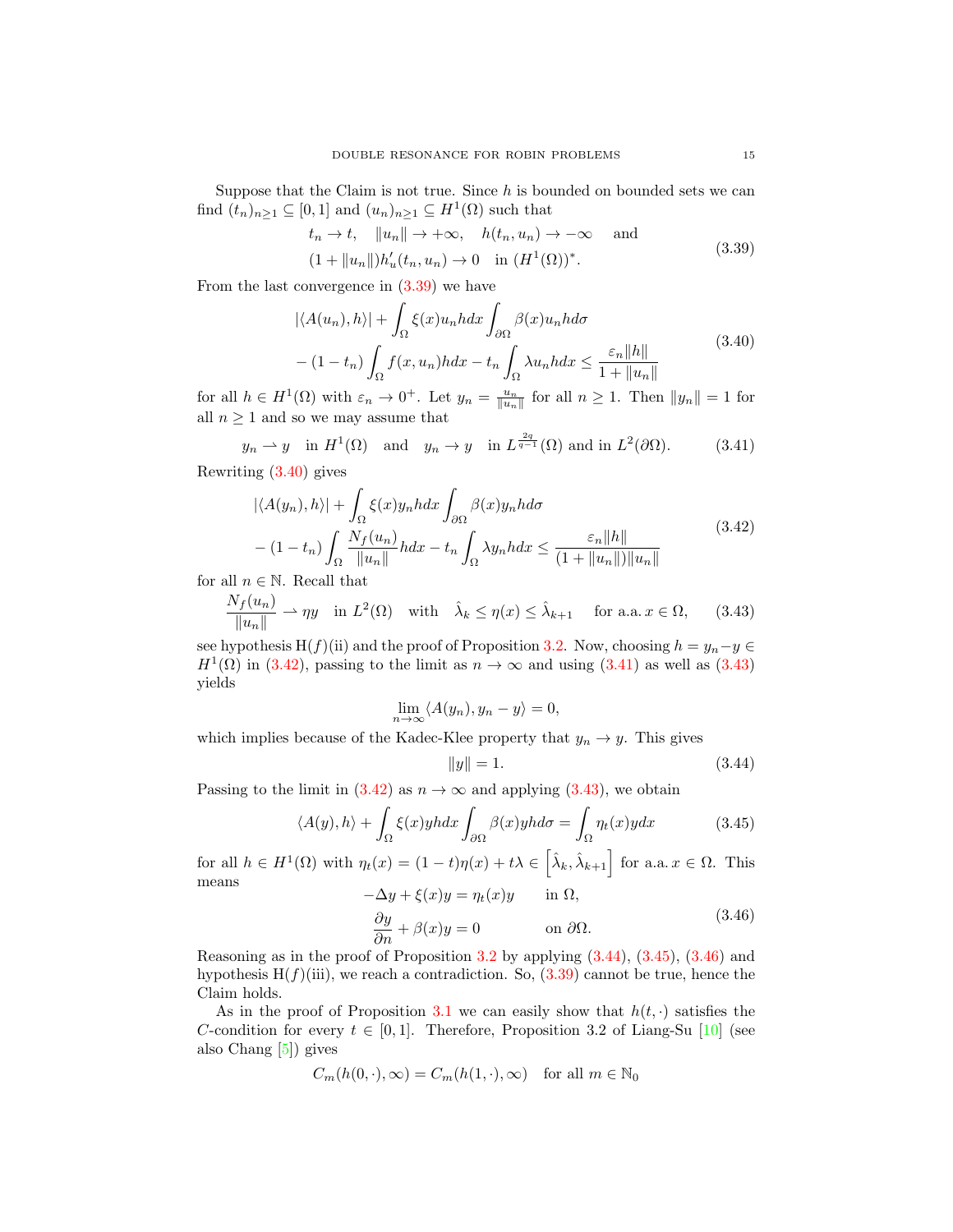and so

$$
C_m(\varphi,\infty) = C_m(\psi,\infty) \quad \text{for all } m \in \mathbb{N}_0.
$$

Becuase of [\(3.38\)](#page-13-4) we derive

$$
C_m(\varphi,\infty) = \delta_{m,d_k} \mathbb{Z} \quad \text{for all } m \in \mathbb{N}_0.
$$

 $\Box$ 

We also compute the critical groups at infinity of the functionals  $\hat{\varphi}_{\pm}$ . Recall that without any loss of generality, we can assume that the critical sets  $K_{\hat{\varphi}_{\pm}}$  are finite.

<span id="page-15-3"></span>**Proposition 3.7.** If hypotheses  $H(\xi)$ ,  $H(\beta)$  and  $H(f)$  are satisfied, then

$$
C_m\left(\hat{\varphi}_\pm,\infty\right) = 0 \quad \text{for all } m \in \mathbb{N}_0.
$$

*Proof.* We will do the proof only for  $\hat{\varphi}_+$ , the proof for  $\hat{\varphi}_-$  is very similar.

Let  $\lambda \in (\hat{\lambda}_k, \hat{\lambda}_{k+1})$  and consider the C<sup>1</sup>-functional  $\hat{\psi}_+ : H^1(\Omega) \to \mathbb{R}$  defined by

$$
\hat{\psi}_+(u) = \frac{1}{2}\gamma(u) + \frac{\mu}{2}||u^-||_2^2 - \frac{\lambda}{2}||u^+||_2^2.
$$

We introduce the homotopy  $h_+ : [0,1] \times H^1(\Omega) \to \mathbb{R}$  defined by

<span id="page-15-0"></span>
$$
h_+(t,u) = (1-t)\hat{\varphi}_+(u) + t\hat{\psi}_+(u).
$$

**Claim 1:** We can find  $\hat{\tau} \in \mathbb{R}$  and  $\hat{\varsigma} > 0$  such that

$$
\hat{h}_+(t,u) \leq \hat{\tau} \quad \Longrightarrow \quad (1 + \|u\|) \left\| \left(\hat{h}_+\right)'_u \right\|_* \geq \hat{\varsigma} \quad \text{for all } t \in [0,1].
$$

Again we argue by contradiction. So suppose that we can find  $(t_n)_{n\geq 1} \subseteq [0,1]$  and  $(u_n)_{n\geq 1} \subseteq H^1(\Omega)$  such that

$$
t_n \to t, \quad \|u_n\| \to +\infty, \quad \hat{h}_+(t_n, u_n) \to -\infty \quad \text{and}
$$
  

$$
(1 + \|u_n\|) \left(\hat{h}_+\right)_u'(t_n, u_n) \to 0 \quad \text{in } (H^1(\Omega))^*,
$$
 (3.47)

see the proof of Proposition [3.6.](#page-13-5) The last convergence in [\(3.47\)](#page-15-0) gives

$$
\left| \langle A(u_n), h \rangle + \int_{\Omega} \xi(x) u_n h dx \int_{\partial \Omega} \beta(x) u_n h d\sigma - \int_{\Omega} \mu u_n^{-} h dx \right|
$$
  
-(1 - t<sub>n</sub>) 
$$
\int_{\Omega} f(x, u_n^{+}) h dx - t_n \int_{\Omega} \lambda u_n^{+} h dx \right| \leq \frac{\varepsilon_n ||h||}{1 + ||u_n||}
$$
(3.48)

for all  $h \in H^1(\Omega)$  with  $\varepsilon_n \to 0^+$ . Choosing  $h = -u_n^- \in H^1(\Omega)$  in [\(3.48\)](#page-15-1) yields

$$
\gamma(u_n^-) + \mu \|u_n^-\|_2^2 \le \varepsilon_n \quad \text{for all } n \in \mathbb{N}
$$

due to the truncations defined in [\(3.1\)](#page-6-0). Then, thanks to [\(2.2\)](#page-3-0) we derive  $c_0 ||u_n||^2 \leq$  $\varepsilon_n$  for all  $n\in\mathbb{N}$  and so

<span id="page-15-2"></span><span id="page-15-1"></span>
$$
u_n^- \to 0 \quad \text{in } H^1(\Omega). \tag{3.49}
$$

From  $(3.47)$  and  $(3.49)$  it follows that

$$
||u_n^+|| \to \infty \text{ as } n \to \infty.
$$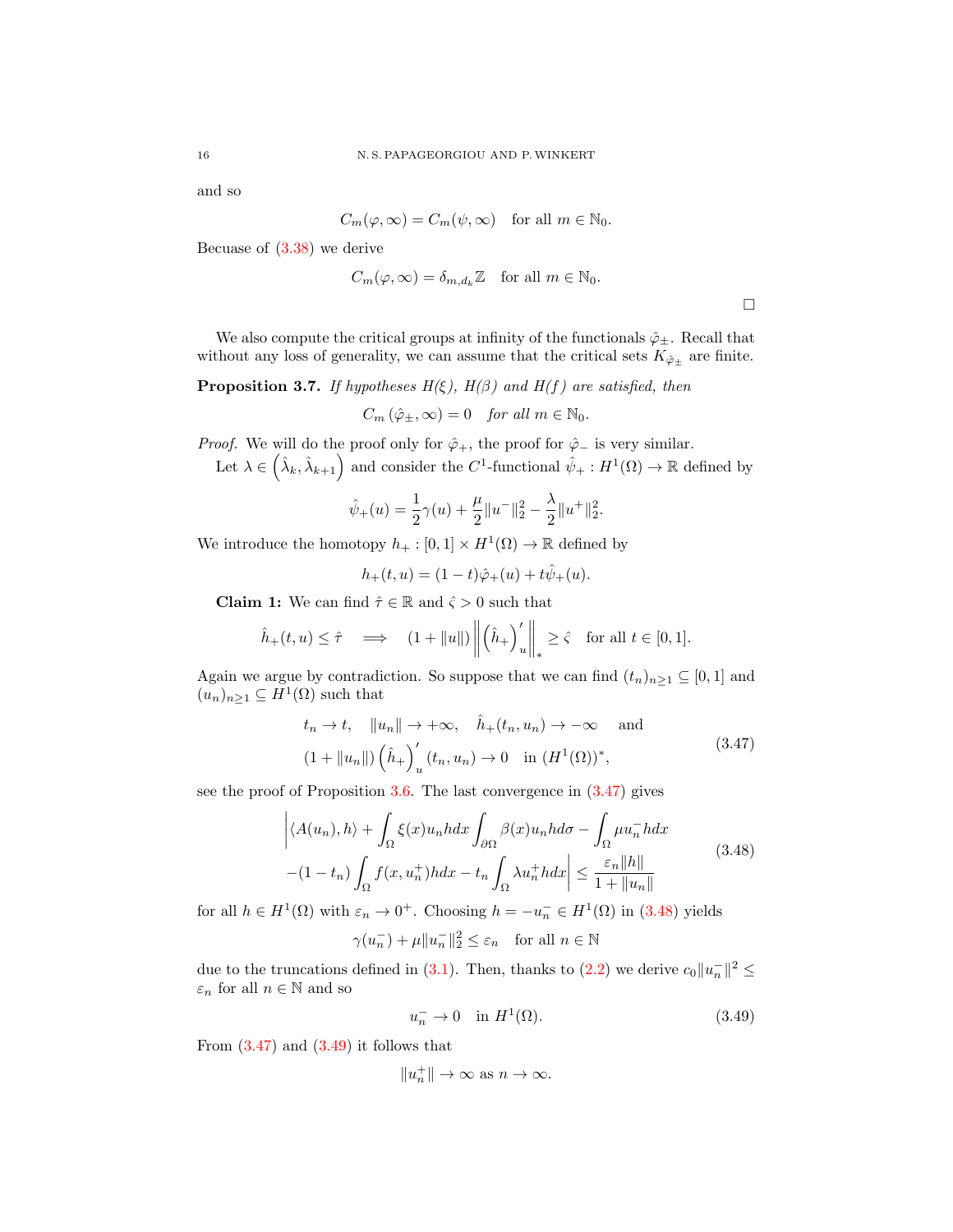We set  $y_n = \frac{u_n^+}{\|u_n^+\|}$  for all  $n \ge 1$ . Then  $\|y_n\| = 1, y_n \ge 0$  for all  $n \ge 1$  and so we may assume that

$$
y_n \rightharpoonup y
$$
 in  $H^1(\Omega)$  and  $y_n \to y$  in  $L^{\frac{2q}{q-1}}(\Omega)$  and in  $L^2(\partial\Omega)$ . (3.50)

From  $(3.48)$  and  $(3.49)$  we have

<span id="page-16-1"></span>
$$
\left| \langle A(y_n), h \rangle + \int_{\Omega} \xi(x) y_n h dx + \int_{\partial \Omega} \beta(x) y_n h d\sigma \right|
$$
  
-(1 - t<sub>n</sub>) 
$$
\int_{\Omega} \frac{N_f(u_n^+)}{\|u_n^+\|} h dx - t_n \int_{\Omega} \lambda y_n^+ h dx \right| \leq \varepsilon'_n \|h\|
$$
(3.51)

for all  $n \in \mathbb{N}$  with  $\varepsilon_n' \to 0^+$ . Recall that

$$
\frac{N_f(u_n^+)}{\|u_n^+\|} \rightharpoonup \eta y \quad \text{in } L^2(\Omega) \quad \text{with} \quad \hat{\lambda}_k \le \eta(x) \le \hat{\lambda}_{k+1} \quad \text{for a.a. } x \in \Omega,\tag{3.52}
$$

see [\(3.8\)](#page-8-0). If we choose  $h = y_n - y \in H^1(\Omega)$  in [\(3.51\)](#page-16-0), pass to the limit as  $n \to \infty$ and use  $(3.50)$  as well as  $(3.52)$ , then

<span id="page-16-2"></span><span id="page-16-0"></span>
$$
\lim_{n \to \infty} \langle A(y_n), y_n - y \rangle = 0,
$$

which means  $\|\nabla y_n\|_2 \to \|\nabla y\|_2$ . Because of the Kadec-Klee property and [\(3.50\)](#page-16-1) we get  $y_n \to y$  in  $H^1(\Omega)$  and so

<span id="page-16-3"></span>
$$
||y|| = 1, \quad y \ge 0. \tag{3.53}
$$

Passing to the limit in  $(3.51)$  as  $n \to \infty$  and applying  $(3.52)$  we obtain

$$
\langle A(y), h \rangle + \int_{\Omega} \xi(x) y h dx + \int_{\partial \Omega} \beta(x) y h d\sigma = \int_{\Omega} \eta_t(x) y h dx
$$

for all  $h \in H^1(\Omega)$  with  $\eta_t(x) = (1-t)\eta(x) + t\lambda$ . This means

<span id="page-16-4"></span>
$$
-\Delta y + \xi(x)y = \eta_t(x)y \quad \text{in } \Omega,
$$
  

$$
\frac{\partial y}{\partial n} + \beta(x)y = 0 \quad \text{on } \partial\Omega.
$$
 (3.54)

Now, by applying [\(3.53\)](#page-16-3) and [\(3.54\)](#page-16-4) and following the ideas in the proof of Proposition [3.1,](#page-7-6) we reach a contradiction and this proves Claim 1.

A similar argument also shows that  $\hat{h}_+(t, \cdot)$  satisfies the C-condition for all  $t \in$ [0,1]. So, Proposition 3.2 of Liang-Su  $[10]$  (see also Chang  $[5,$  Theorem 5.1.2 on page 334]) implies that

$$
C_m\left(\hat{h}_+(0,\cdot),\infty\right) = C_m\left(\hat{h}_+(1,\cdot),\infty\right) \quad \text{for all } m \in \mathbb{N}_0,
$$

which gives

$$
C_m\left(\hat{\varphi}_+,\infty\right) = C_m\left(\hat{\psi}_+,\infty\right) \quad \text{for all } m \in \mathbb{N}_0. \tag{3.55}
$$

Now, let us consider the homotopy  $\hat{h}_+^* : [0,1] \times H^1(\Omega) \to \mathbb{R}$  defined by

<span id="page-16-5"></span>
$$
\hat{h}^*_+(t,u) = \hat{\psi}_+(u) - t \int_{\Omega} u dx.
$$

Claim 2:  $\left(\hat{h}^*_+\right)'$  $u_{u}(t, u) \neq 0$  for all  $t \in [0, 1]$  and for all  $u \in H^{1}(\Omega)$  with  $u \neq 0$ .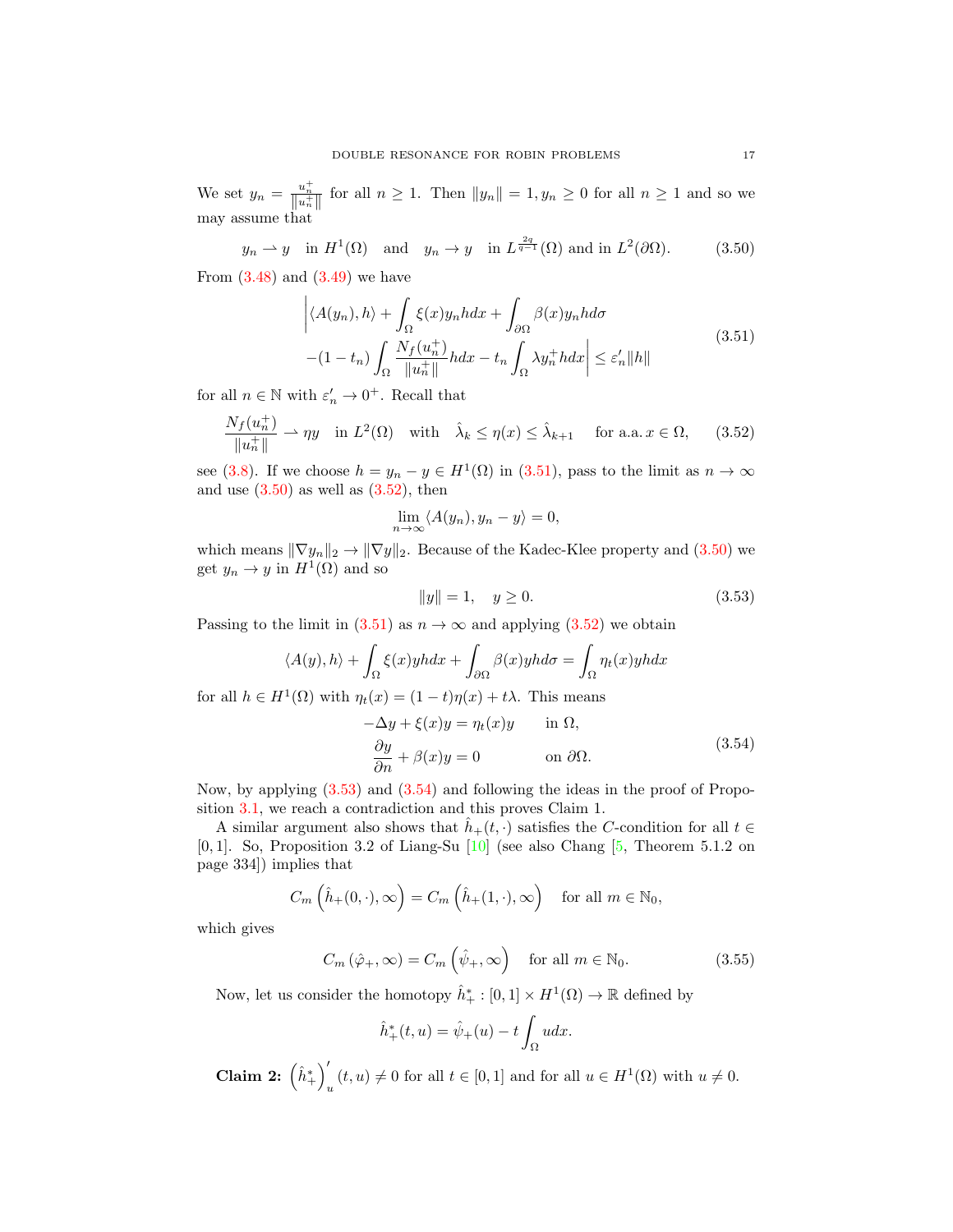Arguing by contradiction suppose we can find  $t \in [0,1]$  and  $u \in H^1(\Omega)$ ,  $u \neq 0$ such that

<span id="page-17-0"></span>
$$
\left(\hat{h}^*_+\right)'_u(t,u) = 0.
$$

This would give

$$
\langle A(u), h \rangle + \int_{\Omega} \xi(x)u h dx + \int_{\partial \Omega} \beta(x)u h d\sigma - \mu \int_{\Omega} u^{-} h dx
$$
  
=  $\lambda \int_{\Omega} u^{+} h dx + t \int_{\Omega} h dx$  for all  $h \in H^{1}(\Omega)$ . (3.56)

If we choose  $h = -u^- \in H^1(\Omega)$  in  $(3.56)$  we derive

$$
\gamma(u^{-}) + \mu \|u^{-}\|_{2}^{2} \leq 0,
$$

which, due to  $(2.2)$ , yields

$$
c_0\|u^-\|^2 \le 0.
$$

That means  $u \neq 0, u \geq 0$ . So,  $(3.56)$  becomes

$$
\langle A(u), h \rangle + \int_{\Omega} \xi(x)u h dx + \int_{\partial \Omega} \beta(x)u h d\sigma = \int_{\Omega} (\lambda u + t) h dx \quad \text{for all } h \in H^1(\Omega).
$$

Finally, this implies that  $u$  solves the problem

<span id="page-17-1"></span>
$$
-\Delta u + \xi(x)u = \lambda u + t \quad \text{in } \Omega,
$$
  
\n
$$
\frac{\partial u}{\partial n} + \beta(x)u = 0 \quad \text{on } \partial\Omega.
$$
\n(3.57)

From  $(3.57)$  and the regularity theory of Wang [\[18\]](#page-22-5), similar to the proof of Proposition [3.4,](#page-11-5) we have

$$
u \in C^1(\overline{\Omega})_+ \setminus \{0\}.
$$

Moreover, hypothesis  $H(\xi)$  and the strong maximum principle imply

$$
u \in \text{int}\left(C^1(\overline{\Omega})_+\right).
$$

Let  $w \in \text{int}(C^1(\overline{\Omega})_+)$  and consider the function

$$
R(w, u)(x) = |\nabla w(x)|^2 - \left(\nabla u(x), \nabla \left(\frac{w^2}{u}\right)(x)\right)_{\mathbb{R}^N}.
$$

Applying Picone's identity (see, for instance, Motreanu-Motreanu-Papageorgiou [\[12\]](#page-21-8)), Green's identity and [\(3.57\)](#page-17-1) we conclude

$$
0 \leq \int_{\Omega} R(w, u) dx
$$
  
=  $\|\nabla w\|_2^2 - \int_{\Omega} (-\Delta u) \frac{w^2}{u} dx + \int_{\partial \Omega} \beta(x) w^2 d\sigma$   
=  $\|\nabla w\|_2^2 - \int_{\Omega} (\lambda - \xi(x)) w^2 dx + \int_{\partial \Omega} \beta(x) w^2 d\sigma - t \int_{\Omega} \frac{w^2}{u} dx$   
 $\leq \gamma(w) - \lambda \|w\|_2^2$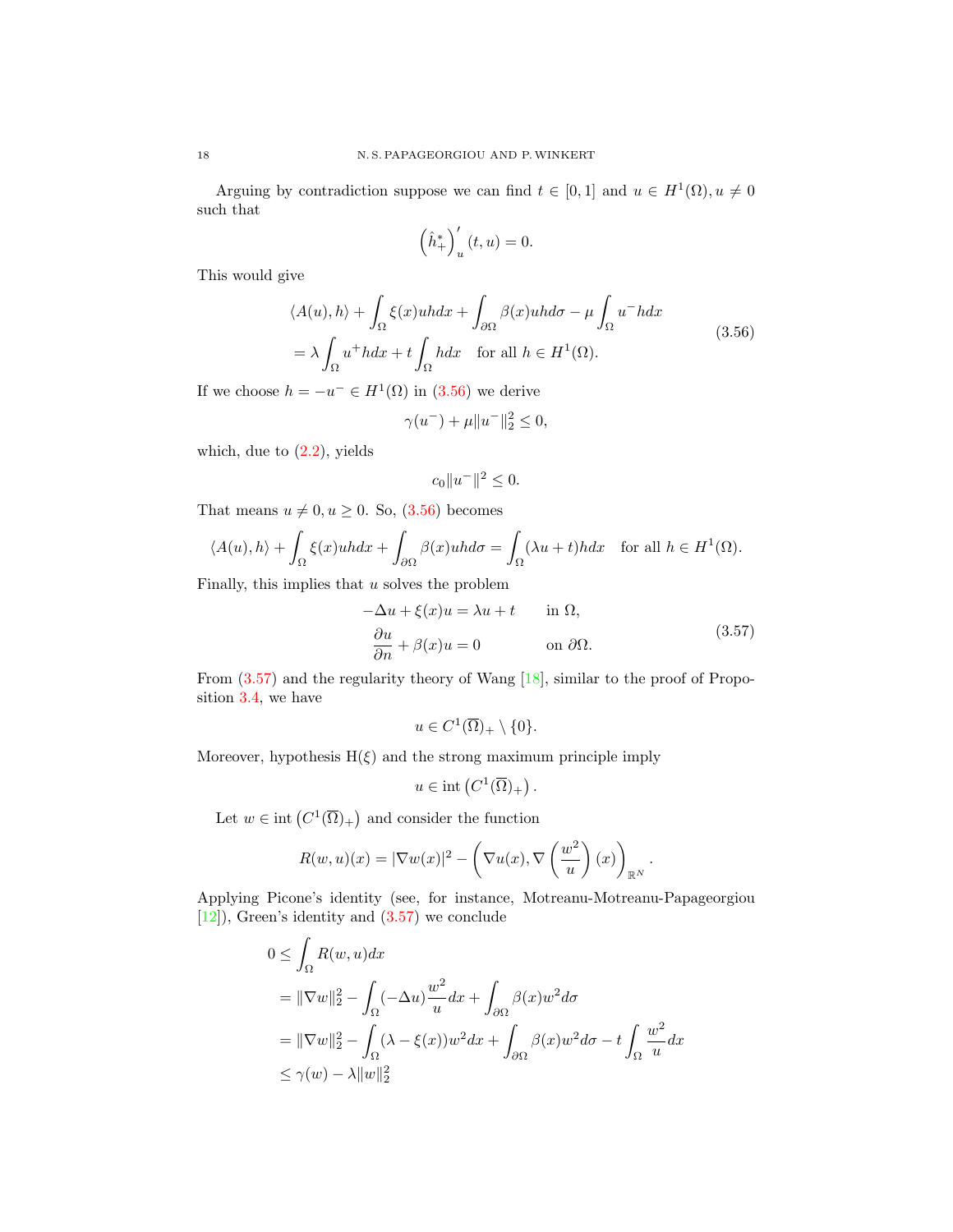since  $t \in [0,1], w, u \in \text{int}(C^1(\overline{\Omega})_+)$ . Now we choose  $w = \hat{u}_1 \in \text{int}(C^1(\overline{\Omega})_+)$ . This yields

<span id="page-18-0"></span>
$$
0 \leq \gamma(\hat{u}_1) - \lambda \left\|\hat{u}_1\right\|_2^2 = \left(\hat{\lambda}_1 - \lambda\right) < 0,
$$

because of  $\|\hat{u}_1\|_2 = 1$  and  $\lambda \geq \hat{\lambda}_2 > \hat{\lambda}_1$ , a contradiction. This proves Claim 2.

The homotopy invariance of the singular homology groups implies that for  $r > 0$ small enough, we obtain

$$
H_m\left(\hat{h}_+^*(0,\cdot)^0 \cap B_r, \hat{h}_+^*(1,\cdot)^0 \cap B_r\right) = H_m\left(\hat{h}_+^*(1,\cdot)^0 \cap B_r, \hat{h}_+^*(1,\cdot)^0 \cap B_r \setminus \{0\}\right) \quad \text{for all } m \in \mathbb{N}_0,
$$
\n(3.58)

where  $B_r = \{u \in H^1(\Omega) : ||u|| < r\}$ . Claim 2 gives us

$$
H_m\left(\hat{h}^*_+(1,\cdot)^0\cap B_r, \hat{h}^*_+(1,\cdot)^0\cap B_r\setminus\{0\}\right)=0 \quad \text{for all } m\in\mathbb{N}_0,
$$

see, for example, Motreanu-Motreanu-Papageorgiou [\[12,](#page-21-8) p. 160]. This in combination with [\(3.58\)](#page-18-0) yields

$$
C_m\left(\hat{\varphi}_+,0\right) = C_m\left(\hat{\psi}_+,0\right) = 0 \quad \text{for all } m \in \mathbb{N}_0. \tag{3.59}
$$

Since  $\lambda \in (\hat{\lambda}_k, \hat{\lambda}_{k+1}),$  we have  $K_{\hat{\psi}_+} = \{0\}$  and so

$$
C_m\left(\hat{\psi}_+,0\right) = C_m\left(\hat{\psi}_+,\infty\right) \quad \text{for all } m \in \mathbb{N}_0,
$$

see Motreanu-Motreanu-Papageorgiou [\[12\]](#page-21-8). Then [\(3.59\)](#page-18-1) gives

<span id="page-18-1"></span>
$$
C_m\left(\hat{\psi}_+,\infty\right) = 0 \quad \text{for all } m \in \mathbb{N}_0
$$

and [\(3.55\)](#page-16-5) then implies

$$
C_m\left(\hat{\varphi }_+,\infty \right)=0\quad \text{for all }m\in \mathbb{N}_0.
$$

In a similar way we show that

$$
C_m\left(\hat{\varphi}_-, \infty\right) = 0 \quad \text{for all } m \in \mathbb{N}_0.
$$

Now we can have an exact computation of the critical groups of the energy functional  $\varphi$  at the two constant sign solutions  $u_0 \in \text{int}(C^1(\overline{\Omega})_+)$  and  $v_0 \in$  $-\text{int}(C^1(\overline{\Omega})_+)$  produced in Proposition [3.5.](#page-12-3) Note the fact that  $\varphi$  is not  $C^2$  (recall that  $\hat{f}$  is only a Carathédory function) does not permit the usage of classical results from Morse theory (see, for example, Motreanu-Motreanu-Papageorgiou [\[12\]](#page-21-8)) and makes the computation of the critical groups of  $\varphi$  at  $u_0 \in \text{int}\left(C^1(\overline{\Omega})_+\right)$  and at  $v_0 \in -\text{int}\left(C^1(\overline{\Omega})_+\right)$  a nontrivial, interesting task.

<span id="page-18-2"></span>**Proposition 3.8.** Let the hypotheses  $H(\xi)$ ,  $H(\beta)$  and  $H(f)$  be satisfied and let the solutions

$$
u_0 \in \text{int}\left(C^1(\overline{\Omega})_+\right), \quad v_0 \in -\text{int}\left(C^1(\overline{\Omega})_+\right)
$$

produced in Proposition [3.5](#page-12-3) be the only nontrivial constant sign solutions of problem [\(1.1\)](#page-0-0). Then

$$
C_m(\varphi, u_0) = C_m(\varphi, v_0) = \delta_{m,1} \mathbb{Z} \quad \text{for all } m \in \mathbb{N}_0.
$$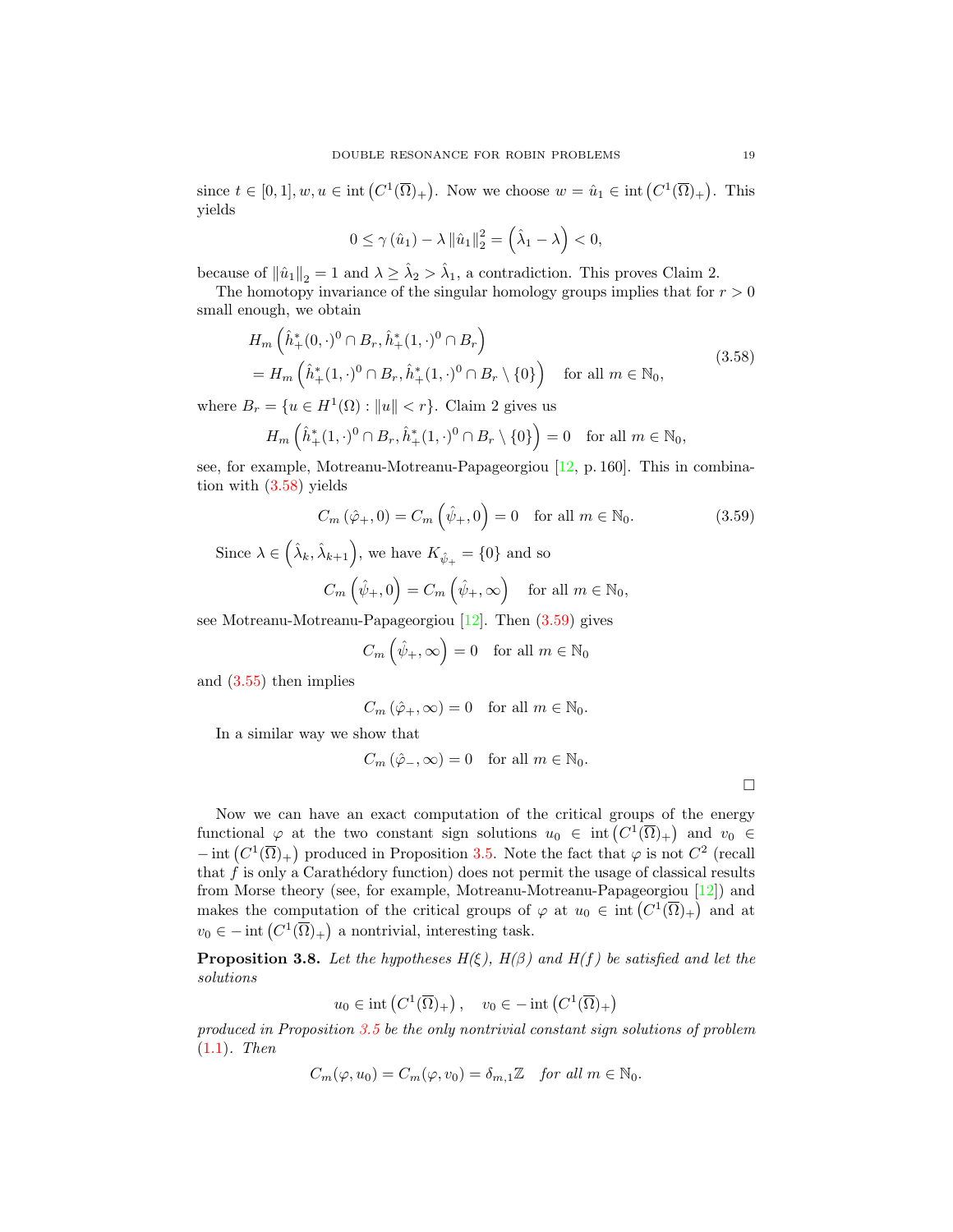*Proof.* We do the proof only for the positive solution  $u_0 \in \text{int}\left(C^1(\overline{\Omega})_+\right)$ , the proof for the negative solution  $v_0 \in - \text{int} (C^1(\overline{\Omega})_+)$  is very similar.

Proposition [3.4](#page-11-5) states that

$$
K_{\hat{\varphi}_+} \subseteq \text{int}\left(C^1(\overline{\Omega})_+\right) \cup \{0\}
$$

and by the definition of the truncation in [\(3.1\)](#page-6-0) we know that the elements of  $K_{\hat{\varphi}_+}$ are nonnegative solutions of  $(1.1)$ . So, the hypothesis of the proposition implies that

<span id="page-19-1"></span>
$$
K_{\hat{\varphi}_+} = \{0, u_0\}.
$$

From the proof of Proposition  $3.5$  (see  $(3.34)$ ,  $(3.37)$ ) we know that

$$
\hat{\varphi}_+(0) = 0 < \hat{m}_+ \le \hat{\varphi}_+(u_0). \tag{3.60}
$$

Let  $\hat{\mu} < 0 < \hat{\nu} < \hat{m}_+$  and consider the following triple of sets

<span id="page-19-0"></span>
$$
\hat{\varphi}^{\hat{\mu}}_{+} \subseteq \hat{\varphi}^{\hat{\nu}}_{+} \subseteq H^1(\Omega).
$$

For this triple of sets we consider the corresponding long exact sequence of singular homology groups (see Motreanu-Motreanu-Papageorgiou [\[12,](#page-21-8) pp. 143, 144])

$$
\cdots \longrightarrow H_m\left(H^1(\Omega), \hat{\varphi}_+^{\hat{\mu}}\right) \xrightarrow{i_*} H_m\left(H^1(\Omega), \hat{\varphi}_+^{\hat{\nu}}\right) \xrightarrow{\hat{\partial}_*} H_{m-1}\left(\hat{\varphi}_+^{\hat{\nu}}, \hat{\varphi}_+^{\hat{\mu}}\right) \longrightarrow \cdots,
$$
\n(3.61)

where  $i_*$  is the group homomorphism induced by the inclusion

<span id="page-19-2"></span>
$$
\left(H^1(\Omega), \hat{\varphi}^{\hat{\mu}}_{+}\right) \stackrel{i}{\hookrightarrow} \left(H^1(\Omega), \hat{\varphi}^{\hat{\nu}}_{+}\right)
$$

and  $\hat{\partial}_*$  is the composed boundary homomorphism.

The rank theorem implies

rank 
$$
H_m\left(H^1(\Omega), \hat{\varphi}^{\hat{\nu}}_+\right) = \text{rank }\text{ker }\hat{\partial}_* + \text{rank }\text{im }\hat{\partial}_*
$$
  
= rank im  $i_* + \text{rank }\text{im }\hat{\partial}_*$  (3.62)

because of the exactness in [\(3.61\)](#page-19-0). Recall that  $\hat{\nu} \in (0, \hat{m}_+)$  and  $K_{\hat{\varphi}_+} = \{0, u_0\}.$ Therefore, from [\(3.60\)](#page-19-1) and Proposition 6.61 in Motreanu-Motreanu-Papageorgiou [\[12\]](#page-21-8) we obtain

$$
H_m\left(H^1(\Omega),\hat{\varphi}^{\hat{\nu}}_+\right) = C_m\left(\hat{\varphi}_+,u_0\right) \quad \text{for all } m \in \mathbb{N}_0. \tag{3.63}
$$

Since  $\hat{\mu} < 0$  and  $K_{\hat{\varphi}_+} = \{0, u_0\}$ , from  $(3.50)$  it follows that

$$
H_m\left(H^1(\Omega), \hat{\varphi}^{\hat{\nu}}_+\right) = C_m\left(\hat{\varphi}_+, \infty\right) = 0 \quad \text{for all } m \in \mathbb{N}_0,
$$
\n(3.64)

cf. Proposition [3.7.](#page-15-3) Finally, Lemma 6.55 of Motreanu-Motreanu-Papageorgiou [\[12\]](#page-21-8) gives

$$
H_{m-1}\left(\hat{\varphi}_+^{\hat{\nu}},\hat{\varphi}_+^{\hat{\mu}}\right) = C_{m-1}(\hat{\varphi}_+,0) = \delta_{m-1,0}\mathbb{Z} = \delta_{m,1}\mathbb{Z} \quad \text{for all } m \in \mathbb{N}_0,\qquad(3.65)
$$

see also Proposition [3.3.](#page-11-6)

We return back to  $(3.62)$  and use  $(3.63)$ ,  $(3.64)$  as well as  $(3.65)$ . This leads to

<span id="page-19-6"></span><span id="page-19-5"></span><span id="page-19-4"></span><span id="page-19-3"></span>
$$
rank C_1 \left( \hat{\varphi}_+, u_0 \right) \le 1. \tag{3.66}
$$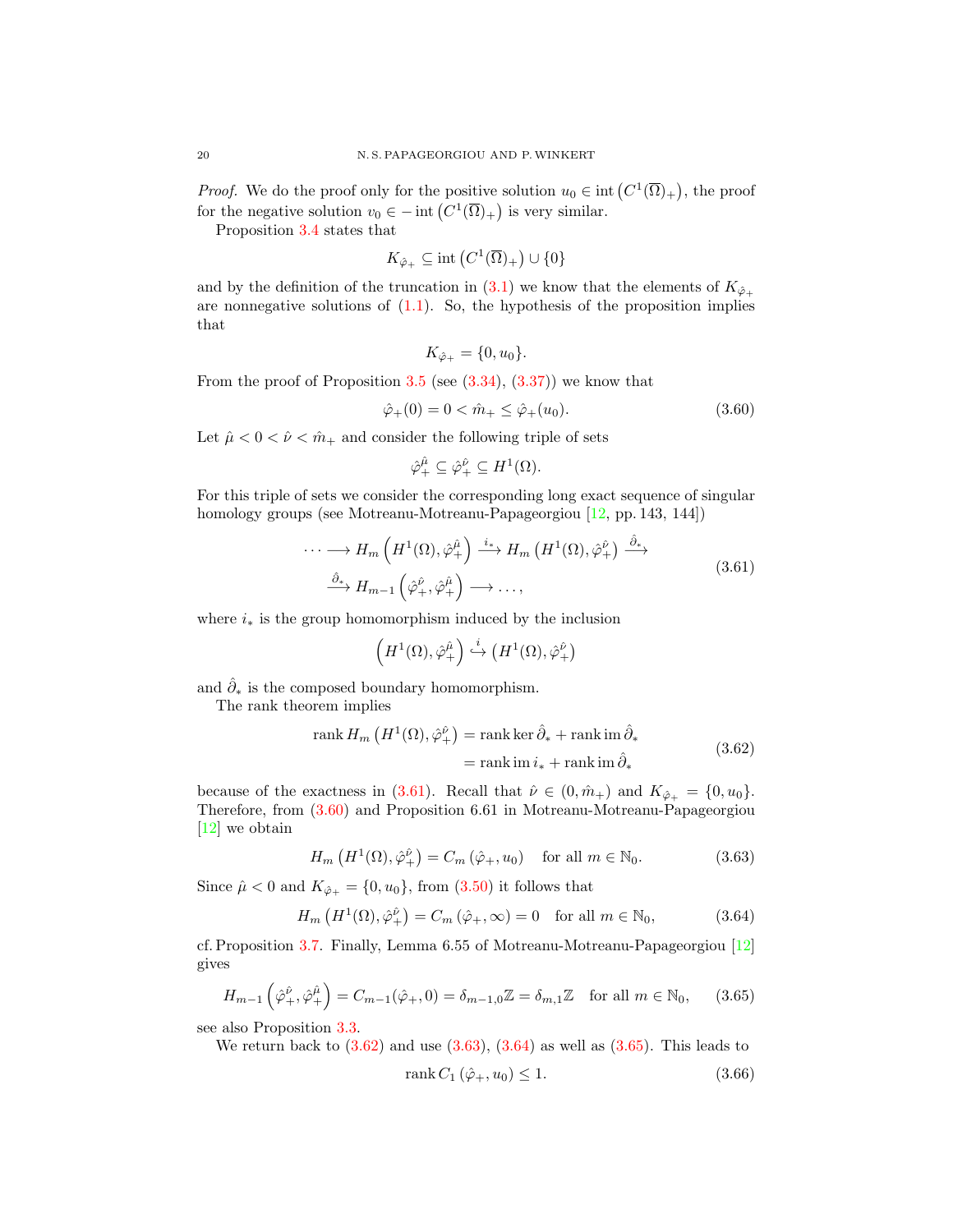From the proof of Proposition [3.5](#page-12-3) we know that  $u_0 \in \text{int}(C^1(\overline{\Omega})_+)$  is a critical point of mountain pass type of the functional  $\hat{\varphi}_+$ . Hence

<span id="page-20-0"></span>
$$
C_1(\hat{\varphi}_+,u_0)\neq 0,
$$

(see Motreanu-Motreanu-Papageorgiou [\[12,](#page-21-8) p. 168]) which means

<span id="page-20-4"></span>
$$
rank C_1(\hat{\varphi}_+, u_0) \ge 1. \tag{3.67}
$$

Note that in  $(3.61)$  only the tail (that is,  $m = 1$ ) is nontrivial (see  $(3.64)$ ,  $(3.65)$ ). Finally, from  $(3.66)$  and  $(3.67)$  we infer that

$$
C_m\left(\hat{\varphi}_+, u_0\right) = \delta_{m,1} \mathbb{Z} \quad \text{for all } m \in \mathbb{N}_0. \tag{3.68}
$$

Now, let us consider the homotopy  $\tilde{h}_+ : [0,1] \times H^1(\Omega) \to \mathbb{R}$  defined by

<span id="page-20-1"></span>
$$
\tilde{h}_+(t,u)=(1-t)\varphi(u)+t\hat{\varphi}_+(u).
$$

Suppose that we can find  $(t_n)_{n\geq 1} \subseteq [0,1]$  and  $(u_n)_{n\geq 1} \subseteq H^1(\Omega)$  such that

$$
t_n \to t, \quad u_n \to u_0, \quad \left(\tilde{h}_+\right)_u'(t_n, u_n) = 0 \quad \text{ for all } n \in \mathbb{N}.
$$
 (3.69)

The last assertion in  $(3.69)$  implies

<span id="page-20-2"></span>
$$
-\Delta u_n + \xi(x)u_n = f(x, u_n^+) + (1 - t_n)f(x, -u_n^-) + t_n\mu u_n^- \quad \text{in } \Omega,
$$
  
\n
$$
\frac{\partial u_n}{\partial n} + \beta(x)u_n = 0 \quad \text{on } \partial\Omega.
$$
\n(3.70)

From  $(3.70)$  in combination with the growth condition on f stated in  $(3.31)$  and the regularity theory of Wang [\[18\]](#page-22-5) we know that we can find  $\alpha \in (0,1)$  and  $c_{11} > 0$ such that

$$
u_n \in C^{1,\alpha}(\overline{\Omega}), \quad \|u_n\|_{C^{1,\alpha}(\overline{\Omega})} \le c_{11} \quad \text{for all } n \in \mathbb{N}.
$$
 (3.71)

From [\(3.71\)](#page-20-3) and the compact embedding of  $C^{1,\alpha}(\overline{\Omega})$  into  $C^1(\overline{\Omega})$ , we infer that

<span id="page-20-3"></span>
$$
u_n \to u_0
$$
 in  $C^1(\overline{\Omega}),$ 

see [\(3.69\)](#page-20-1). Recall that  $u_0 \in \text{int}\left(C^1(\overline{\Omega})_+\right)$  and  $\text{int}\left(C^1(\overline{\Omega})_+\right) \subseteq C^1(\overline{\Omega})$  is open, we obtain

$$
u_n \in \text{int}(C^1(\overline{\Omega})_+)
$$
 for all  $n \ge n_0$ .

Therefore,  $(u_n)_{n\geq 1}$  is a sequence of distinct positive solutions of [\(1.1\)](#page-0-0), a contradiction. Hence, [\(3.69\)](#page-20-1) cannot occur and so from the homotopy invariance of critical groups (see, for example, Gasiński-Papageorgiou  $[9, p. 836]$ ) we have

$$
C_m\left(\tilde{h}_+(0,\cdot),u_0\right) = C_m\left(\tilde{h}_+(1,\cdot),u_0\right) \quad \text{for all } m \in \mathbb{N}_0.
$$

This gives because of [\(3.68\)](#page-20-4)

$$
C_m(\varphi, u_0) = C_m(\hat{\varphi}_+, u_0) = \delta_{m,1} \mathbb{Z} \quad \text{for all } m \in \mathbb{N}_0.
$$

Similarly we can show that

$$
C_m(\varphi, v_0) = \delta_{m,1} \mathbb{Z} \quad \text{for all } m \in \mathbb{N}_0.
$$

Now we are ready to produce a third nontrivial smooth solution.

 $\Box$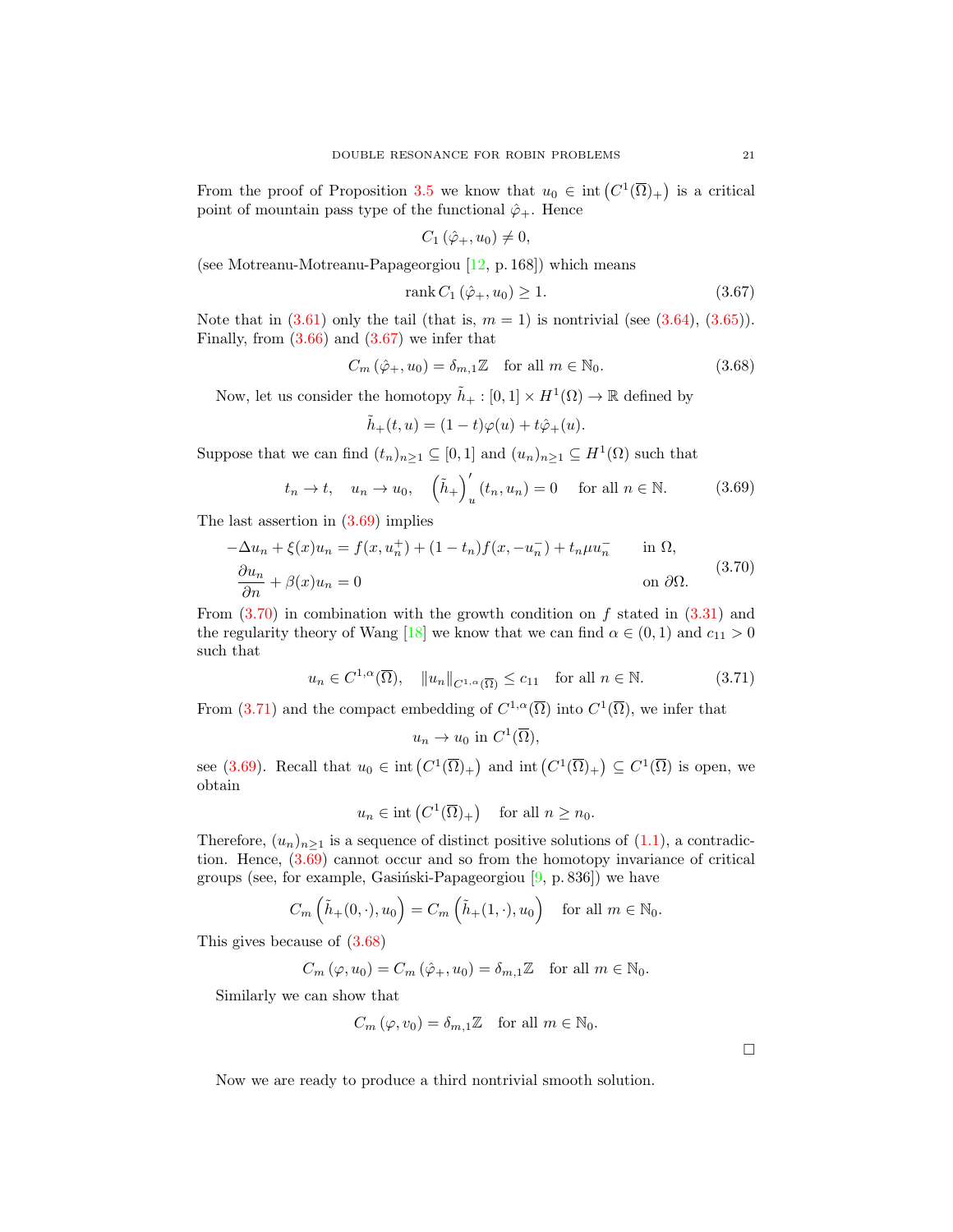**Proposition 3.9.** If hypotheses  $H(\xi)$ ,  $H(\beta)$  and  $H(f)$  are satisfied, then problem [\(1.1\)](#page-0-0) has a third nontrivial smooth solution

$$
y_0 \in C^1(\overline{\Omega}), \quad y_0 \notin \{0, u_0, v_0\}.
$$

Proof. From Proposition [3.6](#page-13-5) we have

$$
C_m(\varphi,\infty) = \delta_{m,d_k} \mathbb{Z} \quad \text{for all } m \in \mathbb{N}_0 \text{ with } d_k = \dim \bigoplus_{i=1}^k E\left(\hat{\lambda}_i\right).
$$

Then from Motreanu-Motreanu-Papageorgiou [\[12,](#page-21-8) Theorem 6.62, p. 160] (an easy consequence of the Morse relation given in [\(2.6\)](#page-5-1)) we know that there exists  $y_0 \in K_{\varphi}$ such that

<span id="page-21-13"></span><span id="page-21-12"></span>
$$
C_{d_k}(\varphi, y_0) \neq 0. \tag{3.72}
$$

From Propositions [3.3](#page-11-6) and [3.8](#page-18-2) we have

$$
C_m(\varphi, 0) = \delta_{m,0}\mathbb{Z} \quad \text{and} \quad C_m(\varphi, u_0) = C_m(\varphi, v_0) = \delta_{m,1}\mathbb{Z} \tag{3.73}
$$

for all  $m \in \mathbb{N}_0$ . Since  $d_k \geq 2$  (recall that  $k \geq 2$ ), from [\(3.72\)](#page-21-12) and [\(3.73\)](#page-21-13) it follows that

$$
y_0 \notin \{0, u_0, v_0\}.
$$

Because of  $y_0 \in K_{\varphi}$ , we know that  $y_0$  is a third nontrivial solution of  $(1.1)$  and the regularity theory of Wang [\[18\]](#page-22-5) implies that  $y_0 \in C^1(\overline{\Omega})$ .

**Theorem 3.10.** If hypotheses  $H(\xi)$ ,  $H(\beta)$  and  $H(f)$  are satisfied, then problem [\(1.1\)](#page-0-0) admits at least three nontrivial smooth solutions

$$
u_0 \in \text{int}\left(C^1(\overline{\Omega})_+\right), \quad v_0 \in -\text{int}\left(C^1(\overline{\Omega})_+\right) \quad \text{and} \quad y_0 \in C^1(\overline{\Omega}).
$$

### **REFERENCES**

- <span id="page-21-9"></span>[1] S. Aizicovici, N. S. Papageorgiou, V. Staicu, "Degree Theory for Operators of Monotone Type and Nonlinear Elliptic Equations with Inequality Constraints", Mem. Amer. Math. Soc., Vol. 196, no. 915, 2008.
- <span id="page-21-5"></span>[2] A. Ambrosetti, P. H. Rabinowitz, Dual variational methods in critical point theory and applications, J. Functional Analysis 14 (1973), 349–381.
- <span id="page-21-2"></span>[3] H. Berestycki, D. G. de Figueiredo, Double resonance in semilinear elliptic problems, Comm. Partial Differential Equations 6 (1981), no. 1, 91–120.
- <span id="page-21-3"></span>[4] N. P. Các, On an elliptic boundary value problem at double resonance, J. Math. Anal. Appl. 132 (1988), no. 2, 473–483.
- <span id="page-21-10"></span>[5] K.-C. Chang, "Methods in Nonlinear Analysis", Springer-Verlag, Berlin, 2005.
- <span id="page-21-7"></span>[6] G. D'Aguì, S. A. Marano, N. S. Papageorgiou, *Multiple solutions to a Robin problem with in*definite weight and asymmetric reaction, J. Math. Anal. Appl. 433 (2016), no. 2, 1821-1845.
- <span id="page-21-6"></span>[7] L. Gasiński, N. S. Papageorgiou, "Nonlinear Analysis", Chapman & Hall/CRC, Boca Raton, 2006.
- <span id="page-21-1"></span>[8] L. Gasiński, N. S. Papageorgiou, Neumann problems resonant at zero and infinity, Ann. Mat. Pura Appl. (4) 191 (2012), no. 3, 395–430.
- <span id="page-21-11"></span>[9] L. Gasiński, N. S. Papageorgiou, "Exercises in Analysis. Part 2: Nonlinear Analysis", Springer, Heidelberg, 2016.
- <span id="page-21-4"></span>[10] Z. Liang, J. Su, Multiple solutions for semilinear elliptic boundary value problems with double resonance, J. Math. Anal. Appl. 354 (2009), no. 1, 147–158.
- <span id="page-21-0"></span>[11] S. Li, J. Q. Liu, *Computations of critical groups at degenerate critical point and applications* to nonlinear differential equations with resonance, Houston J. Math. 25 (1999), no. 3, 563– 582.
- <span id="page-21-8"></span>[12] D. Motreanu, V. V. Motreanu, N. S. Papageorgiou, "Topological and variational methods with applications to nonlinear boundary value problems", Springer, New York, 2014.